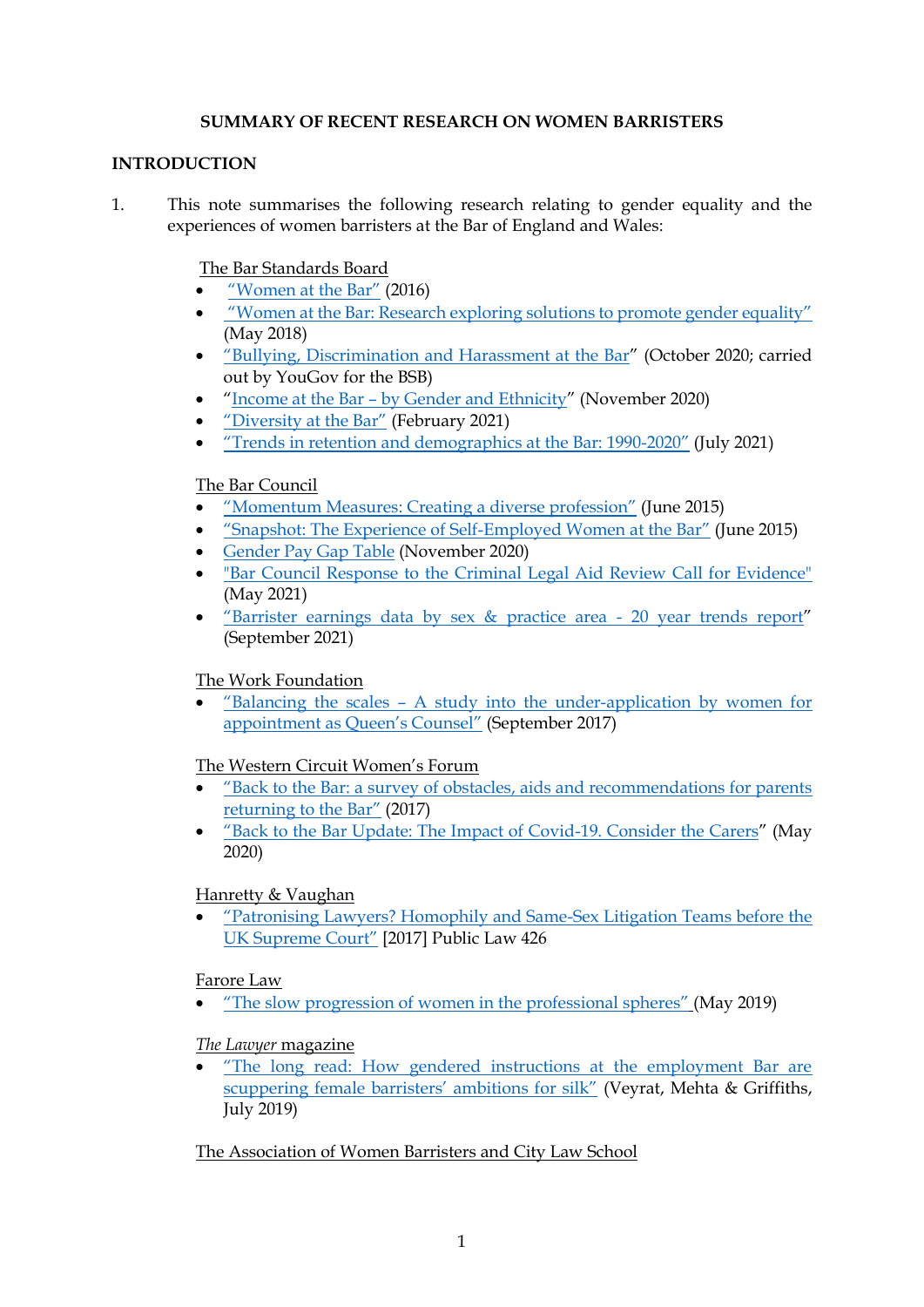• ["In the Age of "Us Too?": Moving Towards a Zero](https://www.city.ac.uk/__data/assets/pdf_file/0006/492594/AWB-Anti-Bullying-Round-Table-Report-Oct-2019.pdf)-Tolerance Attitude to [Harassment and Bullying](https://www.city.ac.uk/__data/assets/pdf_file/0006/492594/AWB-Anti-Bullying-Round-Table-Report-Oct-2019.pdf) at the Bar: A Report" (Lynne Townley and HHJ Kaly Kaul QC, 30 September 2019)

# The Chancery Bar Association

["Voices of Women at the Chancery](https://www.chba.org.uk/for-members/library/consultation-responses/voices-of-women-at-chancery-bar) Bar" (2020)

# HHJ Emma Nott

 "Gender at the Bar and fair access to work" (four-part series of articles published in *Counsel* magazine: [20 March 2018,](https://www.counselmagazine.co.uk/articles/gender-the-bar-and-fair-access-work-1) [23 April 2018,](https://www.counselmagazine.co.uk/articles/gender-the-bar-and-fair-access-work-2) [24 November](https://www.counselmagazine.co.uk/articles/gender-at-the-bar-and-fair-access-to-work-(3))  [2019,](https://www.counselmagazine.co.uk/articles/gender-at-the-bar-and-fair-access-to-work-(3)) [4 January 2021\)](https://www.counselmagazine.co.uk/articles/gender-at-the-bar-fair-access-to-work-(4))

Mikolaj Barczentewicz

- ["Gender and seniority of counsel before the UK's highest court"](https://courts.barczentewicz.com/) (March 2021)
- 2. The summaries below aim to provide an overview of the principal findings and conclusions of the above papers/articles. In many cases, they also provide a very brief summary of the stated objectives and/or methodology of the research. These summaries are selective in nature and although they draw upon official summaries (where these exist), they sometimes provide greater or less detail than those summaries, paraphrase the language used and have not been approved by the authors. Hyperlinks are provided so that readers can access the full background and complete set of findings/conclusions should they wish to obtain more detail.
- 3. This note does not purport to summarise the entirety of the research relevant to gender equality and the experiences of women barristers at the Bar of England and Wales.

# **THE BAR STANDARDS BOARD**

# **["Women at the Bar"](https://www.barstandardsboard.org.uk/uploads/assets/14d46f77-a7cb-4880-8230f7a763649d2c/womenatthebar-fullreport-final120716.pdf) (2016)**

- 4. *Objectives:*
	- To investigate women's perceptions and experiences of the Equality Rules in the BSB's Handbook; and
	- To better understand the perceived structural and cultural barriers to progression and retention of women at the Bar.
- 5. *Methodology and Limitations***:**
	- The research used an online survey comprising multiple choice and open text responses. The link was sent to all female barristers with an active practising certificate (both employed and self-employed) and was available between 12 January 2016 and 9 February 2016.
	- The survey was undertaken by 1,333 of 5,667 female barristers with an active practising certificate (23.5% of the practising female Bar).
	- Limitations included the fact that the sample was self-selecting. As a result, the extent to which the findings were fully representative of the whole female Bar could not accurately be determined and findings should be viewed with an element of caution. Nonetheless, the response rate was high and the profile of respondents representative of the overall population on most key indicators.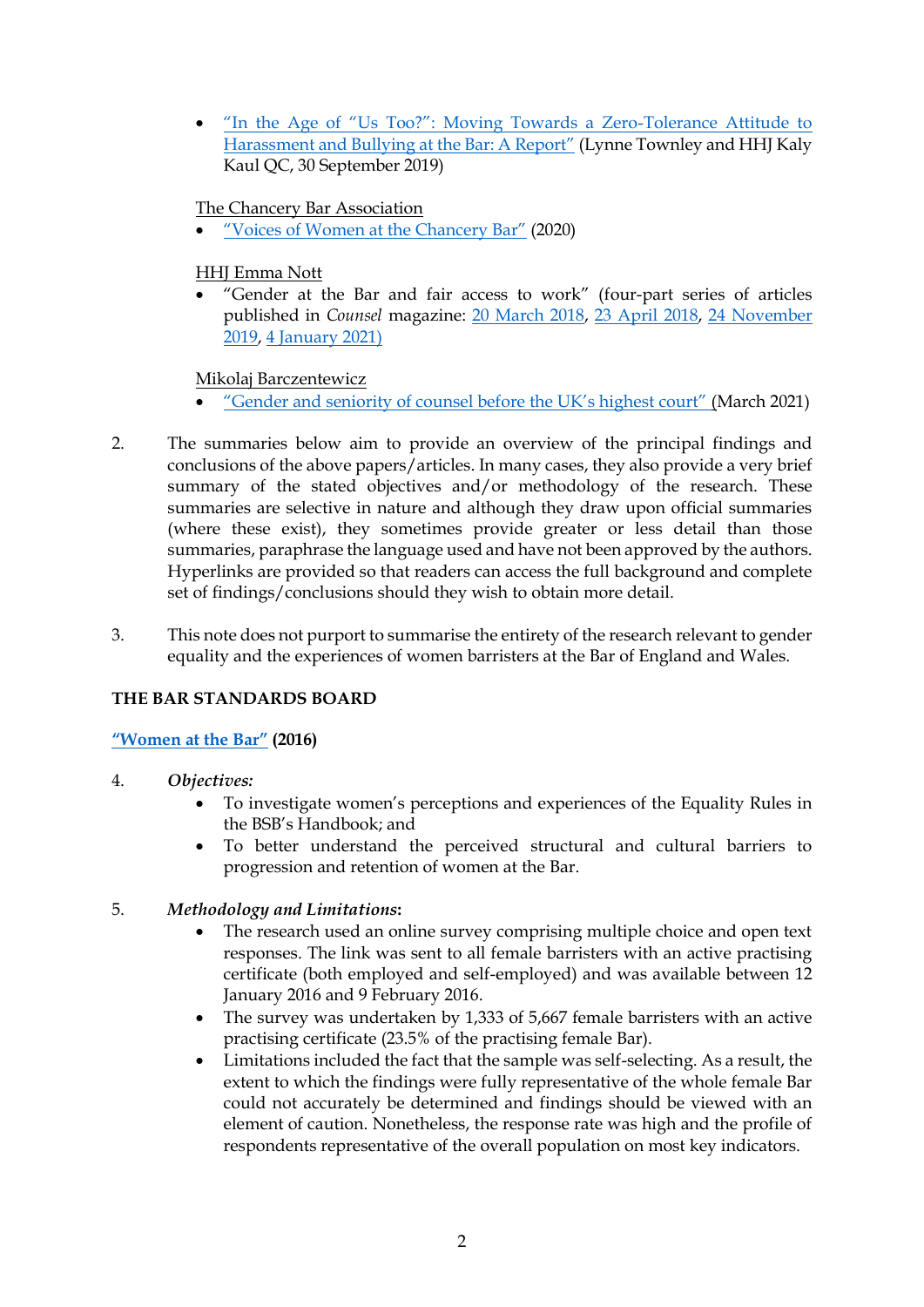- 6. *Findings***:** These included
	- Work allocation: Awareness of work allocation monitoring appeared low. When respondents had queried work allocation, many had been satisfied with the response; others had not been, with lack of transparency the most common issue.
	- Flexible working: Awareness of flexible working policies appeared substantially better than for work allocation. Experiences of flexible working were mixed. For many it worked well, but others raised issues that had led to a negative impact on their practice or had prevented flexible working in the first place.
	- Recruitment: This was generally seen as fair, with a large majority of Chambers having implemented fair recruitment training.
	- Equality policies: The vast majority of Chambers had equality policies and awareness of them was high (except in relation to harassment). Equality and harassment policies were rated highly by those aware of them.
	- Maternity/parental leave: Awareness of policies was high with little evidence of widespread non-compliance of the requirement to have a policy. Policies were generally rated positively. However, many felt taking leave had had a negative impact on their practice. Responses highlighted negative attitudes as hindering a successful return to practice.
	- Harassment: Two in every five respondents had suffered harassment at the Bar with only one in five reporting it. Concern about the impact on their career was the most common reason for not reporting, with prevailing attitudes towards harassment and/or reporting harassment another common reason. Half of those participants who reported it were not satisfied with the response.
	- Discrimination: More than two in every five respondents stated they had experienced this, with only one in five reporting it. Concern about the potential impact on their career and prevailing attitudes within the legal profession were common reasons given for not reporting. The majority of those who reported it were not satisfied with the response.
	- Retention:
		- i. Some findings suggested the Equality Rules were having an impact in some areas and for some respondents. However, most respondents did not consider they had had a significant impact on supporting their careers.
		- ii. A large majority of respondents had contemplated leaving the Bar. To improve retention, the report highlighted the need to: address and change elements of the culture of the Bar and legal profession; improve compliance with and awareness of the Equality Rules; provide more support, particularly in relation to childcare and flexible working.

# 7. *Conclusions***:**

- There was little evidence of widespread non-compliance with the requirement to have policies in place, and policies were generally rated positively.
- However, awareness of some policies was low, in many cases implementation fell short of what might be expected and in some areas the existence of policies did not fully address structural/attitudinal barriers faced by women barristers.
- There were some encouraging findings and examples of good practice. The findings suggested the introduction of the Equality Rules had led to some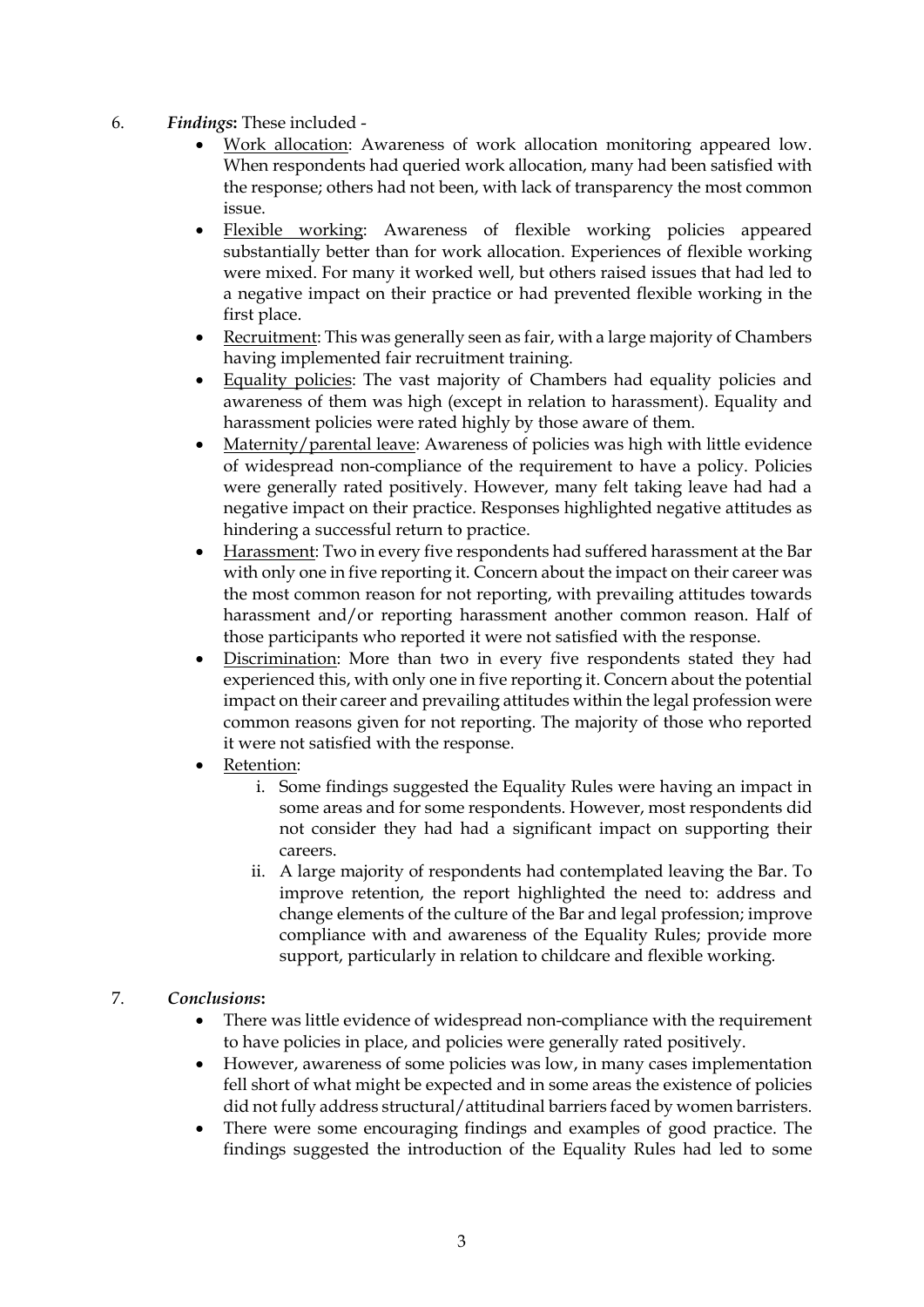improvements and other improvements may have been driven by changing attitudes. There was evidence of good practice in a number of areas.

 There remained definite areas of concern that suggested female barristers still faced disproportionate barriers compared to their male counterparts. These included: elements of the culture of the Bar and legal profession, work allocation, attitudes towards discrimination and harassment, difficulties when returning from maternity/parental leave and making use of flexible working.

**["Women at the Bar: Research exploring solutions to promote gender equality"](https://www.barstandardsboard.org.uk/uploads/assets/118b1db5-d15f-4e53-a214b0e71622f9aa/womenatthebarreportv4.pdf) (May 2018)**

- 8. *Objective***:** To explore and develop potential solutions to certain issues identified by the BSB's 2016 research, namely (i) unfair treatment; and (ii) discrimination, harassment and reporting of unfair treatment.
- 9. The research sought to answer the following questions:
	- How could issues around unfair treatment of women at the Bar be addressed, either by the BSB or by other stakeholders?
	- What approaches could be taken to increase the level of reporting of unfair treatment, either by the BSB or by other stakeholders?
	- What other strategies could be adopted to improve retention of women at the Bar?
- 10. *Methodology***:** 
	- Research design: This was qualitative research, with the research aims explored through five workshops designed to enable focussed discussion of practical solutions.
	- Sample: The BSB invited a range of stakeholders to take part in one of three workshops. Potential participants were identified on the basis of their involvement/interest in the issue of retention of women at the Bar. The workshops were attended by 30 individuals, including barristers, clerks, chambers' directors, practice managers, client care managers, specialist bar associations and BPTC providers. The fourth and fifth workshops were each attended by 12 participants from the IBC and the LPMA. Unlike the original "Women at the Bar" survey, over one-third of participants were male.
	- Conduct of workshops: The first three workshops were run by an external facilitator, with participants divided into smaller groups, each led by a BSB moderator to discuss the themes. The groups reported their top three recommended solutions to the full group for further discussion. The latter workshops were moderated by BSB staff without an external facilitator.
	- Limitations:
		- i. The research involved discussions with a relatively small sample of barristers and other stakeholders. The participants could not be treated as a representative sample.
		- ii. Although an external facilitator oversaw the first three workshops, they were organised and moderated by BSB staff. Although participants were assured of confidentiality, the BSB's role as regulator might have influenced the discussions directly or indirectly.
- 11. *Findings***:** The report recorded participants' examples of good practice and proposed solutions in relation to several themes. The principal recommended solutions were: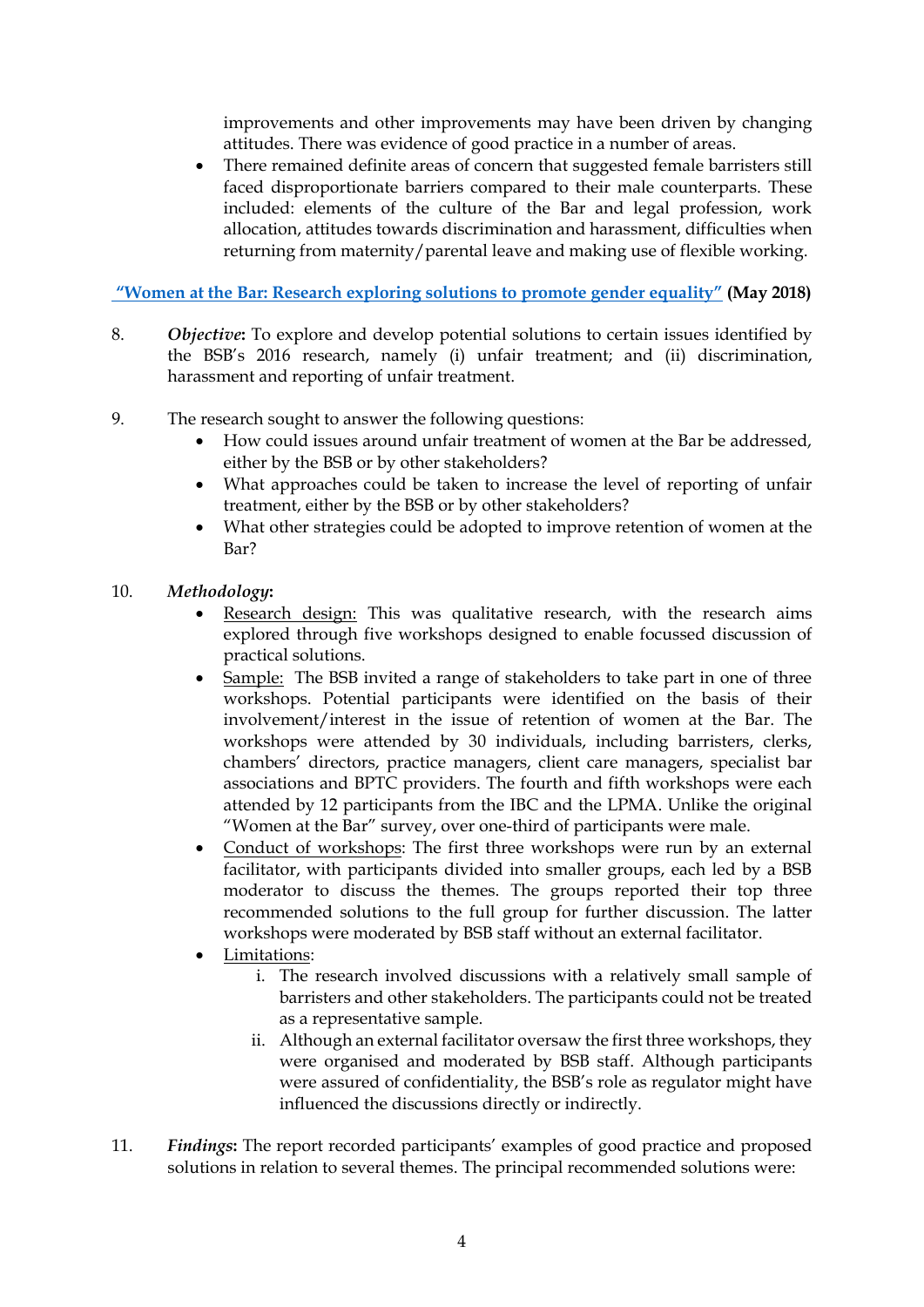Work allocation

- Improving transparency of the work allocation process and data collected.
- Expanding monitoring (e.g. monitoring fee income, covering "marked work", recording reasons for case allocations).
- Improving communication between clerks and barristers (e.g. policies for regular feedback to individual barristers, IBC training for clerks).

### Flexible working

- Monitoring: recording the number of flexible working requests, details of the requestor and the decision/response; reviewing the process.
- Improving the "visibility" of barristers working flexibly.
- Improving communication between barristers and clerks.
- Addressing cultural and language issues (e.g. addressing value-laden terms and overcoming perceptions around flexible working).

### Parental leave

- A formal "return to work" framework (e.g. discussion with clerks, exit/returner interviews, setting a framework for people returning from parental leave in a staged manner).
- Addressing rent and fees (e.g. removal of fixed monthly rent; encouraging chambers to decrease the percentage contribution on return from parental leave; introducing zero percent contribution on fees after return from parental leave for a limited period; moving away from "fixed fees/rent").
- Addressing cultural issues (e.g. breaking down stereotypes around the main earner/carer, moving to an inclusive rather than individualistic culture, recasting "maternity leave" as "parental leave", encouraging men to take parental leave).
- Improving the availability or visibility of flexible childcare (e.g. the creation of a subsidised childcare service for the Bar; the Bar Council to collate and promote a list of flexible childcare services).

# Discrimination and harassment

- Improving awareness/transparency of policies (e.g. requiring policies to be published on websites or provided to staff/tenants before arrival; kite marks for chambers).
- Requiring/encouraging exit interviews (to facilitate complaints, improve awareness of more low-level issues and reasons why individuals leave/move chambers and how this could be addressed).
- Mentoring programmes (e.g. mentors external to chambers; senior women running a possible "ethical hotline"; mentoring of junior members).
- Addressing "external" harassment and discrimination (e.g. clerks taking a calling out/zero tolerance approach to discrimination from solicitors; supporting clerks in challenging discrimination/harassment; addressing recruitment and training issues for judges).

# Reporting

 Clear, written reporting frameworks (e.g. clear policies and guidance on reporting unfair treatment, processes to be followed and courses of action);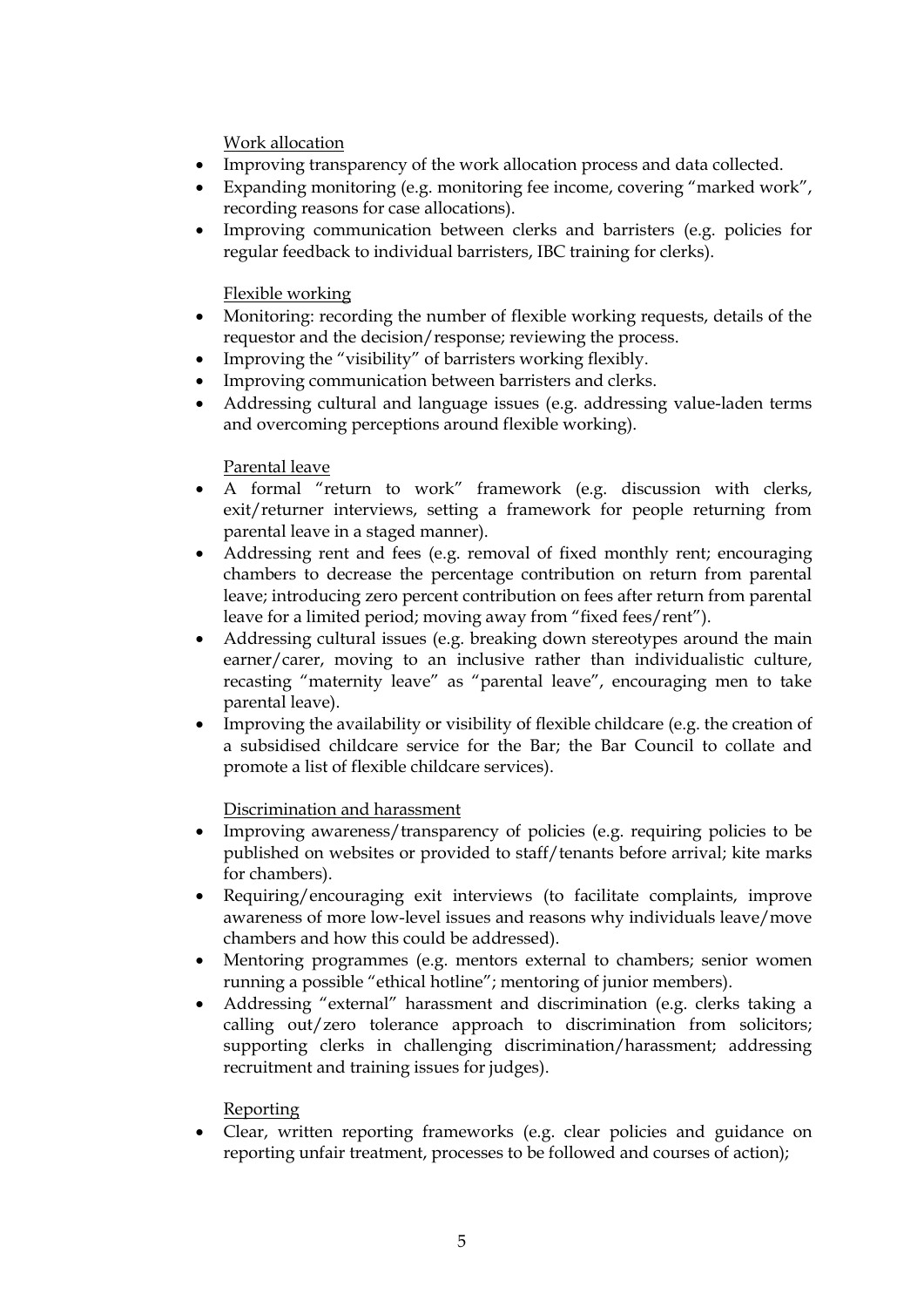- Improving transparency (e.g. requiring recording and reporting of the number of complaints received and outcomes, to be discussed by chambers management; annual reports).
- Setting up external or informal routes for complaints (e.g. helpline for initial, informal and confidential advice/discussion; enabling reporting without escalation to full complaint; follow-up meetings).
- Providing multiple reporting routes (e.g. ensuring complaints can be made through several routes or to a wider range of people).

#### Other cross-cutting strategies

- The EDO should be a key role.
- Raising awareness of policies, guidance and best practice.
- Addressing culture and developing a "zero-tolerance" approach (engaging leaders; spreading discussion; using training; framing issues so as not to alienate male barristers and clerks; linking to the "Wellbeing at the Bar" agenda rather than framing discussions as a gender issue).
- 12. *Summary of Research Themes*: The recommendations were grouped into five crosscutting themes:
	- **Expanding monitoring** (to help identify where issues exist, ensure responses are driven by accurate information and ensure Chambers are prompted to respond to issues identified).
	- **Improving transparency** (to help improve awareness of issues and policies and ensure discussions are seen as being "driven by the data" rather than individual complaints).
	- **Introducing or improving policies** (including changes to parental leave policies, developing mentoring programmes, developing frameworks to improve communication between barristers and clerks, introducing an external "helpline" and creating an Equality and Diversity "kite mark").
	- **Expanding Equality and Diversity training** (particularly for clerks and senior management).
	- **Cultural change** (a "zero-tolerance" approach to discrimination and harassment, ensuring there is clear and visible support for improvement and change from senior leadership and making a clear business case for equality).

# **["Bullying, Discrimination and Harassment at the Bar"](https://www.barstandardsboard.org.uk/uploads/assets/896b55e0-72b2-4388-be291617735b8a25/e5923260-c53a-4176-8b6bc7d4c22f0fb4/October-2020-BDH-at-the-Bar-full-report.pdf) (October 2020)**

- 13. This study was carried out by YouGov but commissioned by the BSB. The BSB's Research Summary can be found [here.](https://www.barstandardsboard.org.uk/uploads/assets/fb2b0f3a-2e90-4874-854e1b4ebe843a31/October-2020-BDH-Research-summary.pdf)
- 14. *Objective***:** To contribute towards a wider evidence base and inform strategies to address bullying, discrimination and harassment at the Bar. The focus of the study was gender, ethnicity, disability and sexual orientation - protected characteristics that had been identified by previous research as experiencing disproportionately high levels of bullying, discrimination and harassment.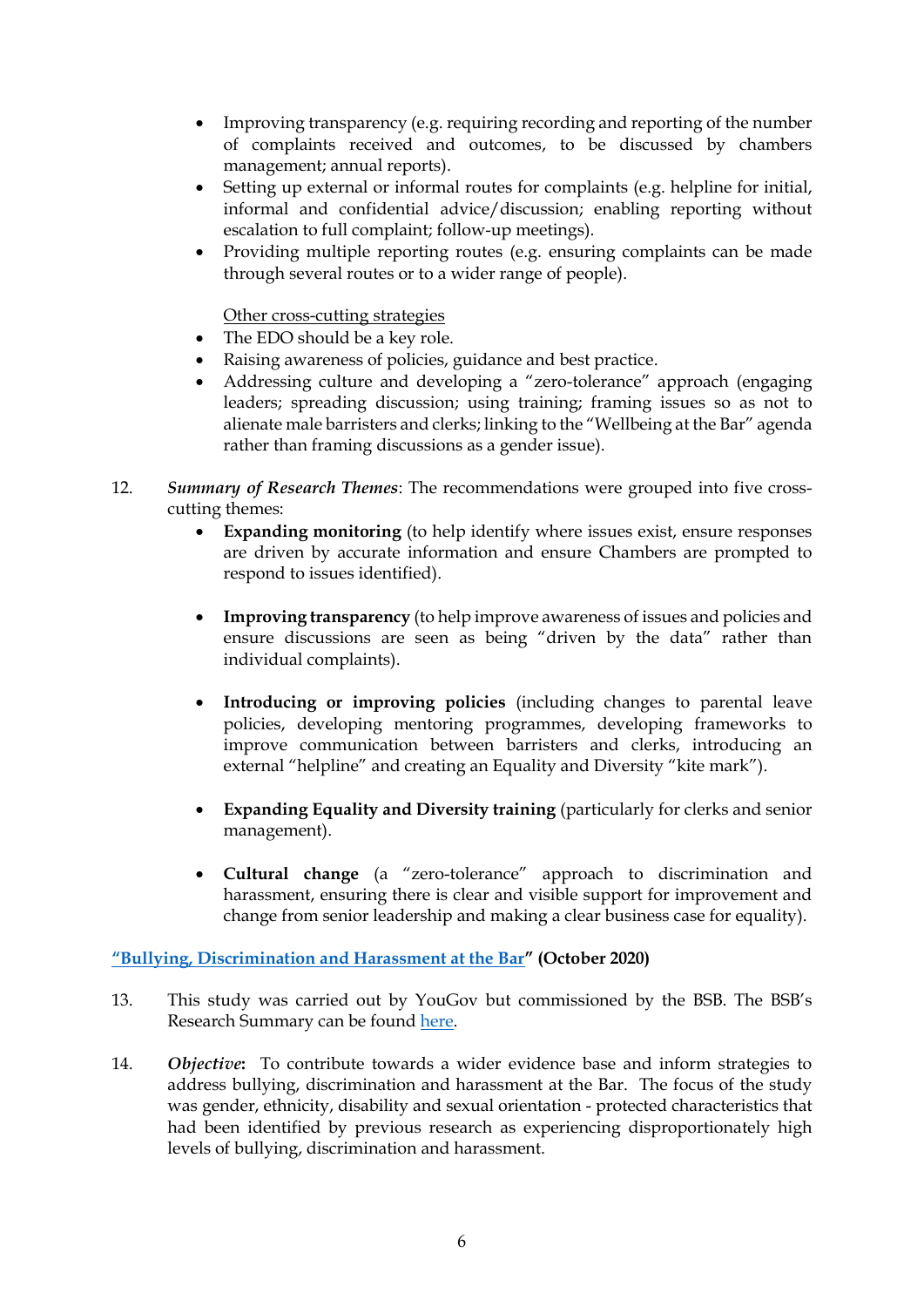- 15. The research questions were:
	- How have experiences of discrimination, harassment and bullying at the Bar impacted lives and careers of those affected?
	- What actions, if any, have barristers taken in response to these experiences? What are the barriers and enablers to taking action?
	- What support is available at the Bar around issues of discrimination, harassment and bullying?
	- To what extent have the Equality Rules impacted on these experiences?
	- How can issues around discrimination and harassment at the Bar be addressed by the BSB or other stakeholders?
- 16. *Methodology***:** 
	- As the study was exploratory and the topic highly sensitive and personal, indepth one-on-one interviews were deemed most appropriate. These were conducted over the telephone by dedicated qualitative experts at YouGov.
	- 30 interviews were conducted with barristers who self-reported experiencing/ observing workplace bullying, discrimination and/or harassment within the last ten years. This was supplemented by five interviews with non-barristers.
	- The sample was identified by the BSB from their contact database. Invites were sent to three waves of randomised contacts who matched the profile of desired participants. Information was obtained from interested participants and YouGov selected and invited a mix of barristers and non-barristers to take part.
- 17. *Key Findings***:** 
	- Composition and culture at the Bar: Participants felt that bullying, discrimination and harassment were tolerated to a certain extent due to the adversarial, male-dominated culture of the Bar. The Bar had a unique composition – most barristers were self-employed and relied on clerks for their caseload, often with little official management structure or HR structure uniting the two. Some participants felt this allowed harassment and discrimination to "slip through the net". Pupils were particularly vulnerable.
	- Experiences of bullying, discrimination and harassment: Participants described a wide range of these experiences, including unfair treatment based on protected characteristics, sexual harassment, long-term bullying, unreasonable work demands and unfair work allocation. The range in frequency and seriousness of experiences meant the picture of bullying, discrimination and harassment was complex; it could be hard to identify, define and record.
	- Impact of bullying, discrimination and harassment: This had short and longterm consequences, including diminished self-esteem, anxiety, mental health complications, negative impact on physical health and negative socioeconomic consequences.
	- Barriers to addressing bullying, discrimination and harassment: These included the fear of a negative impact on the victim's reputation, earning potential and career progression. A lack of anonymous and supportive pathways to reporting led barristers to worry that their concerns may not be treated professionally, kept anonymous or fully acted on. Other barriers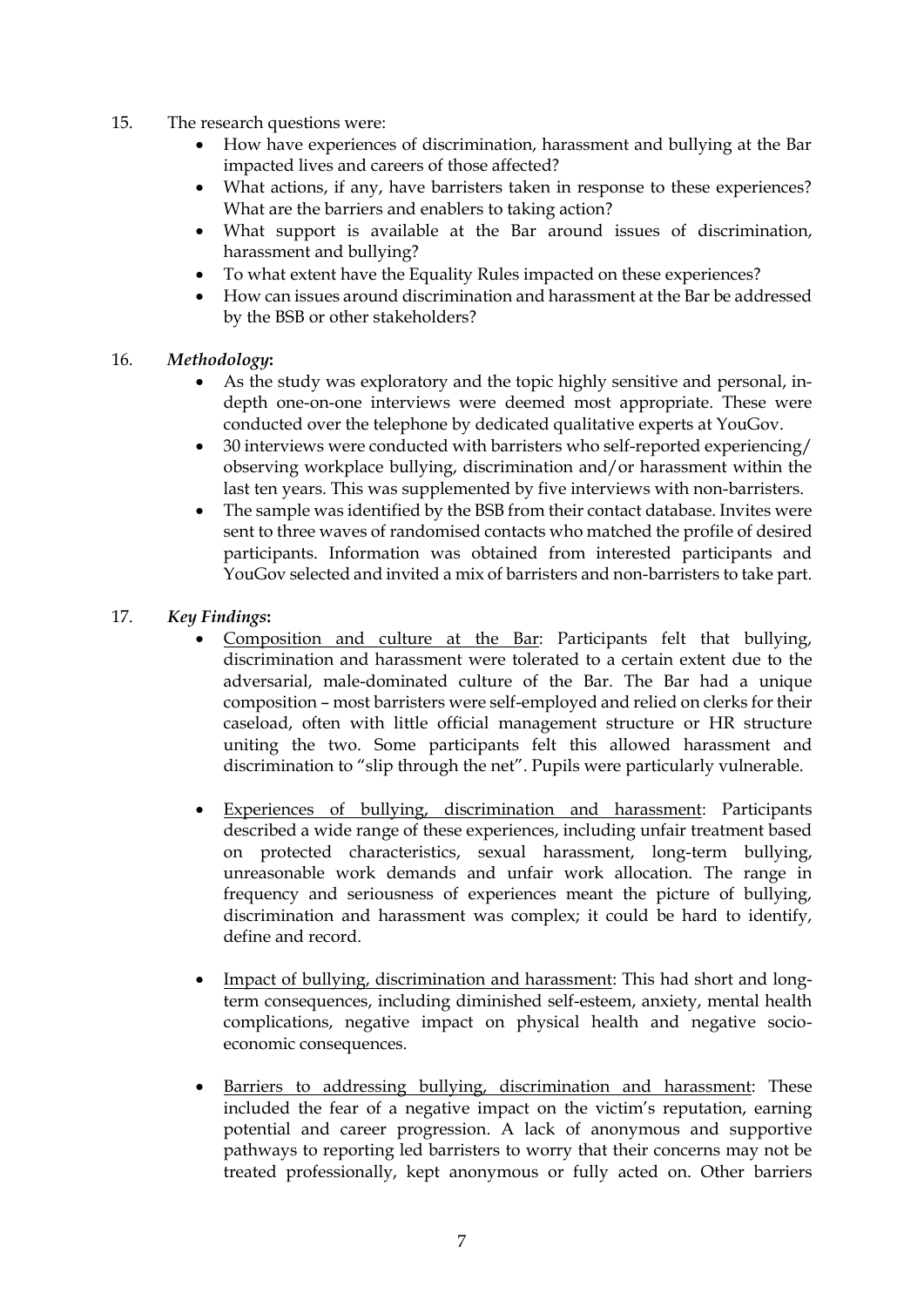included the unique structure of the Bar, with limited line management structures or HR teams and procedures.

- Enablers to addressing bullying, discrimination and harassment: Many participants felt that a supportive, anonymous, clearer and more accessible process of reporting, either within their organisation or via a neutral third party, would help, in order to provide a "middle ground" between formal reporting and taking no action. A need for a fundamental shift in the culture at the Bar to encourage openness and discourage discriminatory behaviour was also highlighted.
- Awareness and implementation of the Equality Rules: These were welcomed and felt to be necessary, but the implementation and awareness of the Equality Rules was seen as inconsistent, with huge variation in how well policies and rules were understood/implemented within Chambers - all did "something", but participants felt it was often only perfunctory. There was a view that barristers often felt reluctant to volunteer to take on E&D roles as there was little incentive and formal support to do so.
- Unmet support needs; role of the BSB and other key stakeholders: Awareness of the role of the BSB, as distinct from the Bar Council/other stakeholders, needed to be raised. The BSB's regulatory requirements, including a duty on barristers to report harassment as serious misconduct, were in some cases seen as too formal and could be a barrier to reporting. Not all felt comfortable approaching the regulator. However, others felt the duty was an enabler to reporting and showed the regulator took these issues seriously.

# **"Income at the Bar – [by Gender and Ethnicity](https://www.barstandardsboard.org.uk/uploads/assets/1ee64764-cd34-4817-80174ca6304f1ac0/Income-at-the-Bar-by-Gender-and-Ethnicity-Final.pdf)" (November 2020)**

- 18. *Objective***:** To look at the impact of gender and ethnicity on income levels of barristers.
- 19. *Methodology***:** The report analysed income data collected by the BSB as part of the Authorisation to Practise process.
- 20. *Limitations***:** The income declarations were based on the 2018 calendar/financial year. As such, the income data was several years out of date. Furthermore, given the impact of the pandemic on barristers' work and income, the figures given were likely to give a misleading picture of current levels. The figures provided to the BSB represented gross income and did not take into account Chambers fees and contributions.
- 21. *Findings and Conclusions*: In relation to gender, these included:
	- Female barristers and BAME barristers were likely to earn less than White and male barristers respectively. This held true even when looking at employed barristers, self-employed barristers, QCs, barristers inside and outside London and barristers with similar seniority by year of Call.
	- Female BAME barristers were the lowest earning group, whereas White male barristers were the highest earning group.
	- Even when barristers were grouped by main area of practice and seniority by year of Call, female and BAME barristers still earned less on average than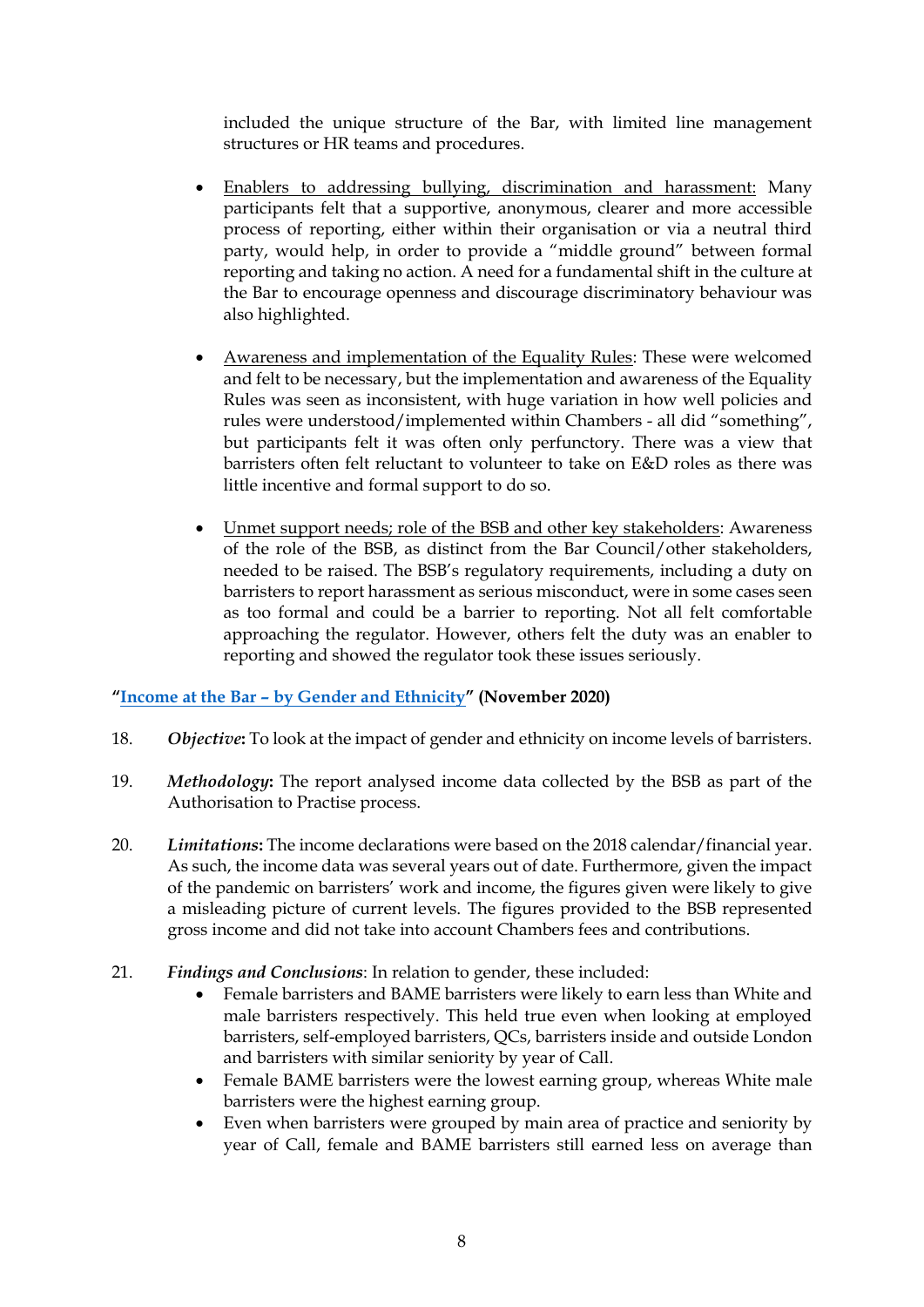equivalent male and White barristers who were working in the same areas of practice and had the same seniority.

- The reasons for these disparities may be many. Some possible explanations had been highlighted by BSB research: e.g. the BSB 2016 research (perceptions of favouritism; a drop off in work when attempting to work flexibly, care for children, return from maternity leave; perceptions that female barristers were more likely to be expected to specialise in lower earning, often publicly funded, areas of law). All of these factors may well contribute to female barristers being more likely to have lower earnings than male barristers.
- Other research had highlighted that female barristers were more likely to work part time than male barristers, with the result that although there was little variation in working hours between men and women who worked full time, or between men and women who worked part-time, the higher proportion of women working part-time resulted in their mean hours worked being slightly lower than the equivalent figure for men (47 hours vs 50 hours per week).

# **["Diversity at the Bar"](https://www.barstandardsboard.org.uk/uploads/assets/88edd1b1-0edc-4635-9a3dc9497db06972/BSB-Report-on-Diversity-at-the-Bar-2020.pdf) (February 2021)**

- 22. *Objective*: To provide a summary of the latest available diversity data for the Bar (covering pupils and practising barristers, both QCs and non-QCs) to assist the BSB in meeting its statutory duties under the Equality Act 2010 and to provide an evidence base from which relevant and targeted policy could be developed.
- 23. *Methodology***:** 
	- The BSB used data held by the Bar Council Records Department via the online "Authorisation to Practise" system (MyBar) and Pupillage Registration Forms.
	- The diversity monitoring information was extracted from the BSB's database on 1 December 2020 and represented a snapshot of the profession on that date.
	- The response rate increased (from previous years) across all collected data in 2020, except for a very small decrease for gender.
- 24. *Findings***:** In relation to gender, these included:
	- The overall percentage of women at the practising Bar increased by 0.2 percentage points ("pp") from December 2019 to December 2020 to 38.2%. This compared to an estimate of 50.2% of the UK working age population being female as of Q3 2020.
	- The overall proportion of women at the Bar had increased every year since the first publication of the Diversity at the Bar Report in 2015. In absolute terms, the number of female barristers had increased by 790 since 2015 and the number of male barristers had increased by 129. The discrepancy was likely to be due largely to greater numbers of male barristers retiring.
	- When excluding non-responses, the proportion of female pupils had fallen since 2019 by around 4 percentage points, but as it was an exceptional year regarding pupillage numbers, this may have been an anomaly. When including non-responses, the proportion of female and male pupils as of December 2020 was the same. This was the first year since 2015 where the percentage of female pupils had not been greater than that of male pupils.
	- The proportion of non-QCs who were female had increased year on year. As of December 2020, 40.7% of non-QCs were female, compared to 40.2% in December 2019.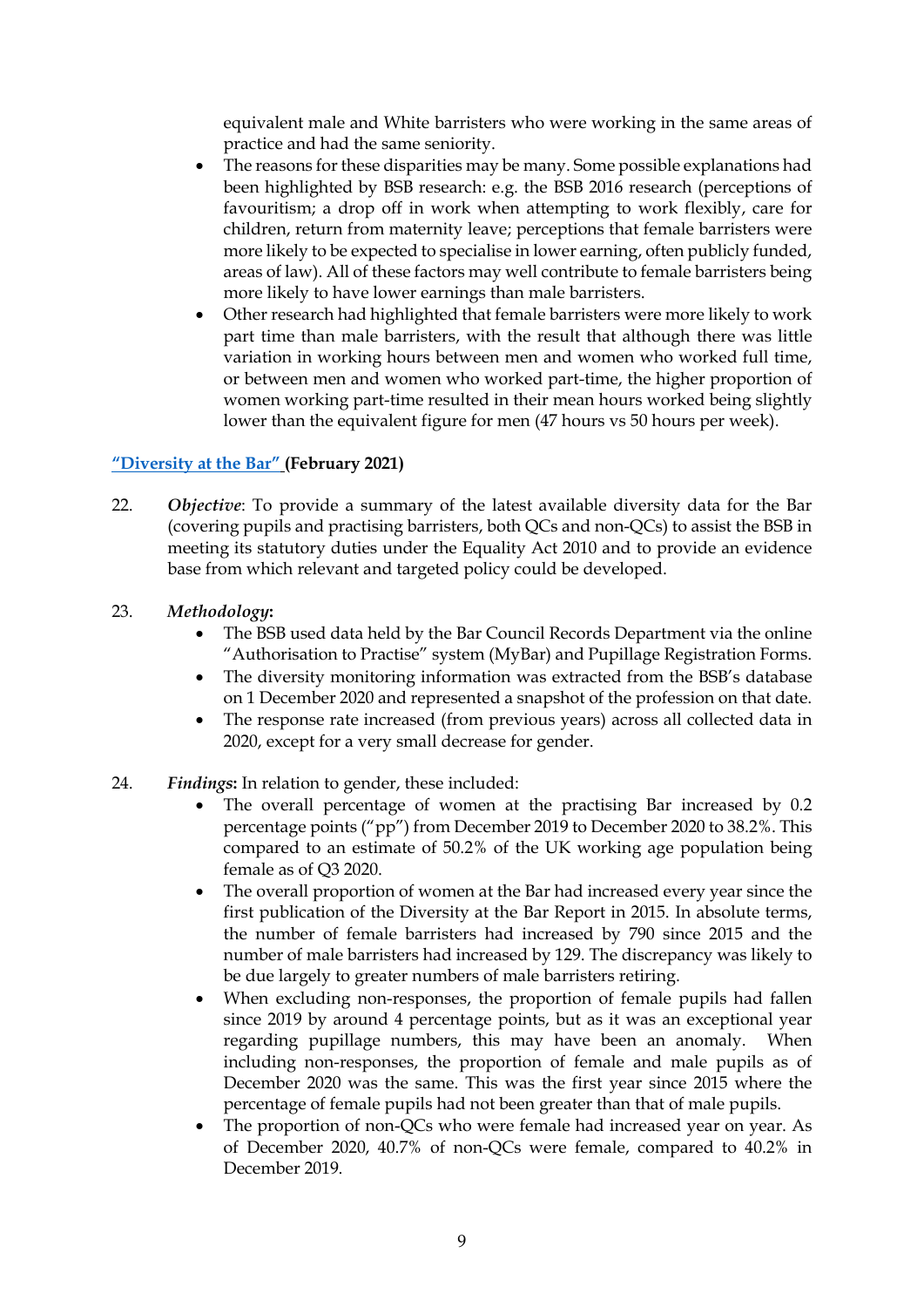- The proportion of QCs who were female increased from 16.2% in 2019 to 16.8% in 2020, which was a larger percentage point increase than that seen from 2018 to 2019. The number of female QCs increased by 17 from 2019 to 2020 compared to an increase of 20 from 2018 to 2019, and so the greater percentage point increase seen from 2019 to 2020 was largely due to relatively fewer males gaining QCs status year on year.
- It was still noteworthy that the overall proportion of female QCs was low (16.8%) in comparison to the percentage of female barristers at the Bar (38.2%). However, the difference between the two had slightly narrowed in comparison to the difference seen in 2019. Since December 2015 there had been a net addition of 131 male QCs compared to 103 female QCs. 44% of the net addition of QCs since 2015 have been female, compared to 56% who have been male. If such trends continued, the proportion of female QCs would continue to grow closer to the proportion of female non-QCs.
- The proportion of women at the Bar had increased by 2.3 pp overall since the 2015 Diversity at the Bar Report.

# **["Trends in retention and demographics at the Bar: 1990](https://www.barstandardsboard.org.uk/uploads/assets/12aaca1f-4d21-4f5a-b213641c63dae406/Trends-in-demographics-and-retention-at-the-Bar-1990-2020-Full-version.pdf)-2020" (July 2021)**

- 25. *Objectives***:** 
	- To track cohorts through their career at the Bar, and to track patterns in those leaving the Bar each year, with the aim of commenting on meaningful patterns of retention and identifying key moments where certain groups are likely to leave practice.
	- To better understand how recruitment into the Bar and the profile of the practising Bar has changed over time, in order to help understand how patterns in retention and recruitment at the Bar have influenced the current profile of practising barristers.

# 26. *Methodology / approach*:

- The research looked at trends seen in the retention of practising barristers (employed and self-employed) in England and Wales covering the 30-year period from 1990/91 to 2019/20.
- The research had a focus on age, ethnicity and gender analysis of other protected characteristics, or of barristers by practice areas, was not possible.
- Further detail can be found at §37-44 of the main report.
- 27. *Findings***:** In relation to gender, these included:
	- **Profile of pupils**: The proportion of pupils who were female increased from around 40% in the early 1990s to around 50% in 1999/00 and then remained at around that level through to 2019/20.
	- **Profile of the practising Bar**: The number of practising barristers each year had grown substantially from 1990/91 to 2019/20, and the proportion of practising barristers who were female and the proportion from a minority ethnic background had almost doubled. From 1990/91 to 2019/20 the proportion of practising barristers who were female increased from around 21.6% to around 38.1%. The proportion of practising barristers from minority ethnic backgrounds had gone from 7.8% to 14.8% but there were some notable differences between groups within this broader category.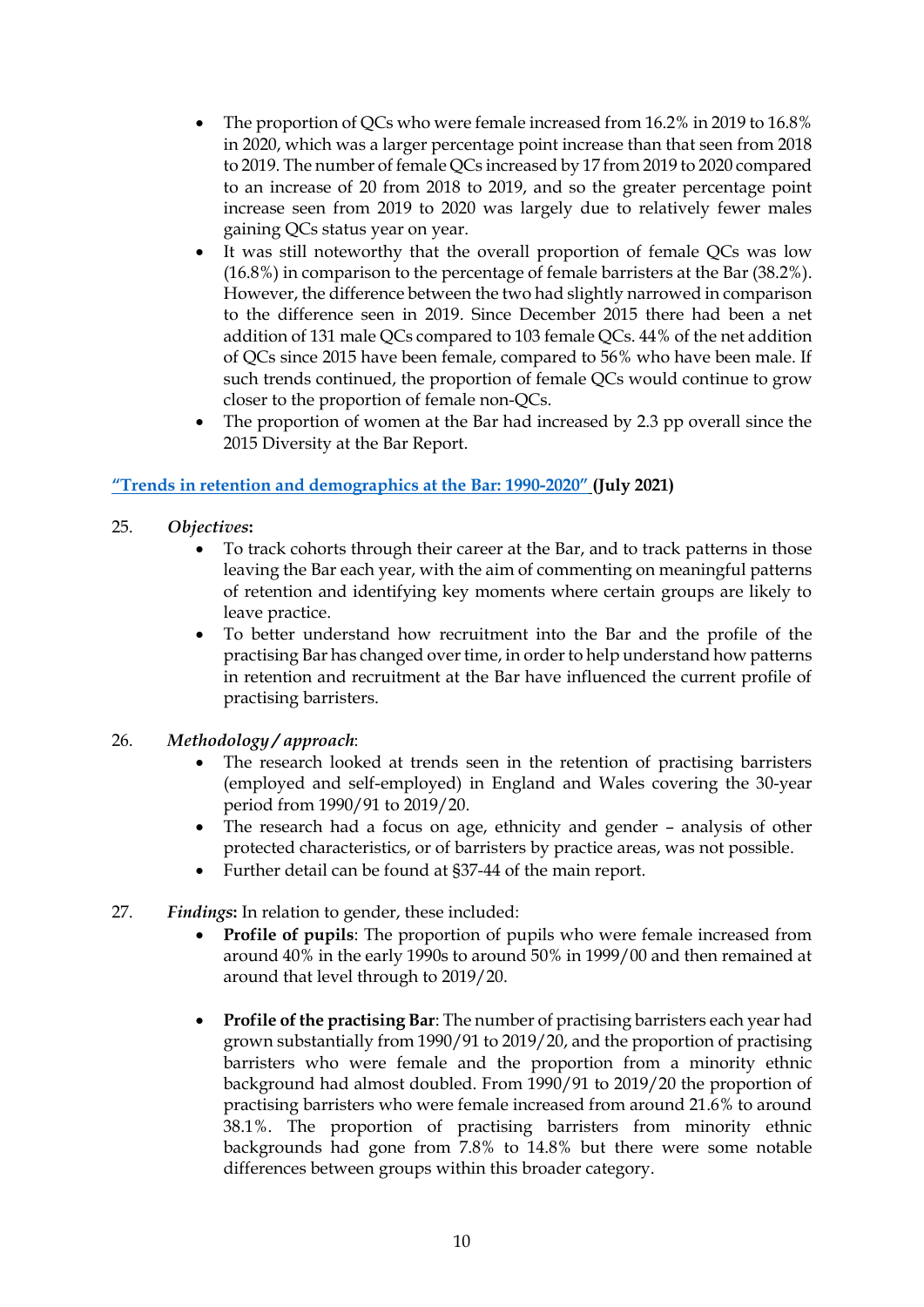- **Overall retention:** Retention at the Bar appeared to have improved substantially on several measures over time. The number of those leaving practice and having time away from practice had not shown an increase alongside the aging of the Bar, and the proportion of a cohort leaving in the early stages of a career also appeared to have decreased substantially, particularly when comparing with those that started practising in the 1990s. This was true across gender and ethnicity. The progression of pupils also appeared to have improved over time. The proportion of pupils who did not go on to practise for at least three years was around twice as high for those who started pupillage during the 1990s compared to those that started pupillage from 2000/01 onwards.
- **Retention by gender:** A consistent trend of female barristers leaving practice indefinitely after the early stages of their career in greater proportions than male barristers was found. Although the size of the relative difference had decreased over time, this difference between male and female barristers still existed. The average age of both male and female barristers leaving practice had increased markedly over time. In the first half of the 1990s, the average age of female barristers that left practice indefinitely was around 37 and the figure was 48 for male barristers. For the 2014/15-2019/20 period the comparative figures were 48 for female barristers and 57 for male barristers.
- 28. More detailed findings on retention by gender included the following:
	- The proportion of those not practising during year 3 or year 5 appeared to have decreased over time for both male and female barristers. The same could be said for the proportion of a cohort leaving the Bar indefinitely before year 5, and before year 10, particularly for more recent cohorts.
	- From year 10 relative to the first practising year, a more notable difference by gender could be seen, with female barristers being slightly more likely to have left the Bar indefinitely than male barristers, although the difference between female and male barristers on this measure may have lessened slightly for more recent cohorts.
	- At year 15, this gap between female and male barristers in terms of the proportion not practising during the year, and the proportion that left practice indefinitely before the year, widened slightly. Although once again, the difference between female and male barristers on this measure may have lessened slightly for more recent cohorts, particularly for those starting practice from the latter half of the 1990s onwards. Similar trends were seen at years 20 and 25.
	- Overall, years 5-15, and to a lesser extent 15-19, saw a larger proportion of female barristers leaving practice indefinitely than that seen for male barristers. The difference had lessened over time for more recent cohorts.
	- When disaggregating further by age range, it generally appeared to be the case that female barristers in younger age ranges were more likely than male barristers in the same age range to not be practising during a given year, and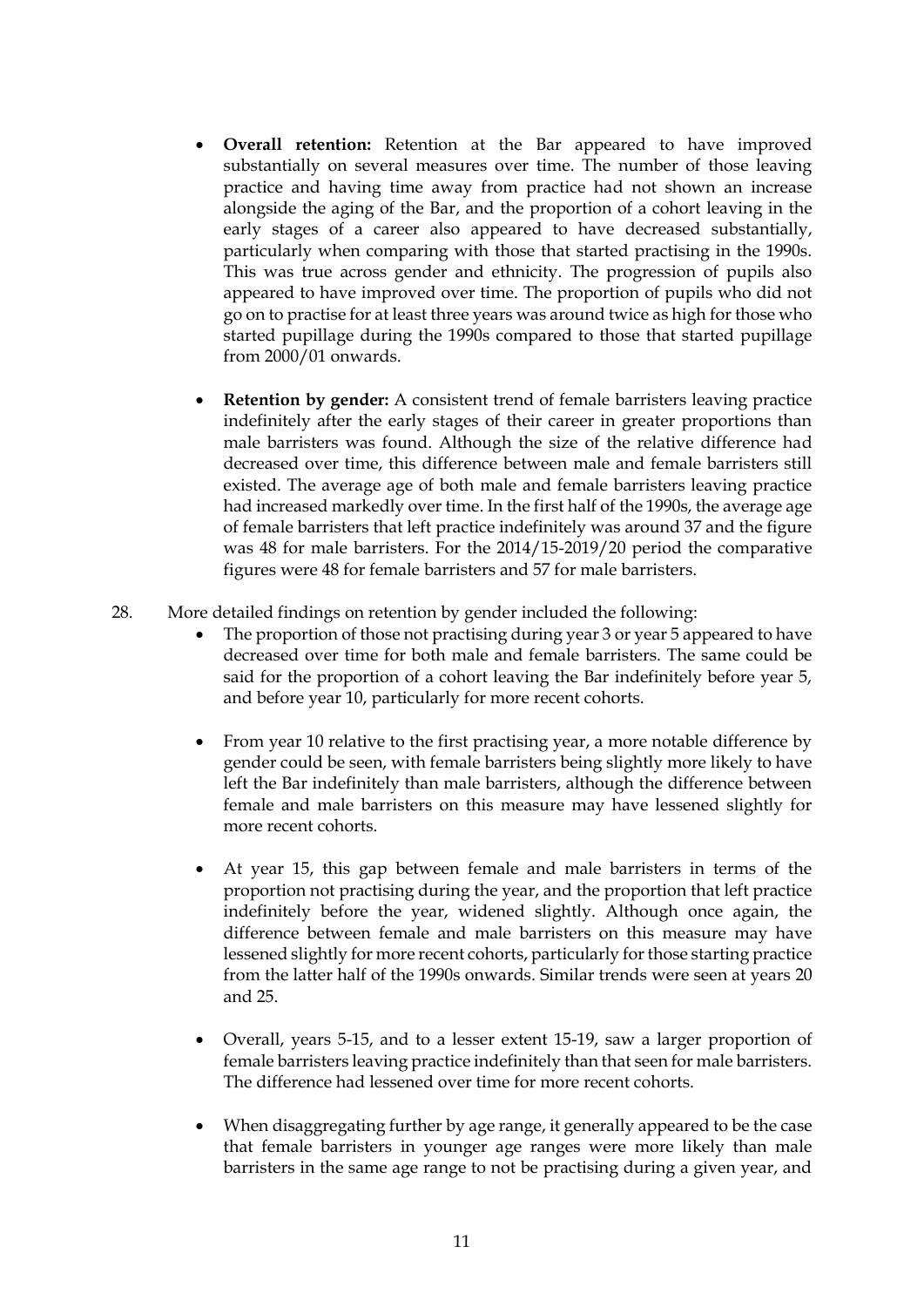to have left practice indefinitely before a given year, although this was another trend which may have slightly decreased over time for more recent cohorts.

29. The BSB's Research Summary can be found [here.](https://www.barstandardsboard.org.uk/uploads/assets/a53ed432-ccc4-4524-a94c19d9c6a6eb16/Research-Summary-Retention-and-Demographics-at-the-Bar.pdf)

# **THE BAR COUNCIL**

# **["Momentum Measures: Creating a diverse profession"](https://www.barcouncil.org.uk/resource/momentum-measures.html) (June 2015)**

- 30. *Objective***:** This report was commissioned by the Bar Council's Equality, Diversity and Social Mobility Committee in 2014. The Committee was interested in understanding when the profession might reflect the population profile of England and Wales, in line with the Committee's aspiration to deliver "a profession representative of all, for all".
- 31. The report looked at data sets over a historical period to establish when at the rate of change established – they might expect to secure parity between different groups. As historical data was only available on gender and ethnicity, they focussed only on those areas.
- 32. *Key findings (on gender)***:** 
	- There had been a clear movement towards gender equality at Call with an approximate 50:50 balance being achieved in 2000 and maintained since.
	- There was no evidence that women were under-represented in the attainment of pupillage.
	- However, notwithstanding the increasing gender balance in Called working age barristers, current trends suggested that with the present model of practice at the Bar a 50:50 gender balance among all practising barristers was unlikely ever to be achieved.
	- This was for two reasons: women had a lower propensity to move from Call to practice and a higher attrition rate once in practice. The attrition was such that it would require a very long period of substantial imbalance in favour of women at Call to achieve a balance of women in practice. Modelling suggested that given current attrition rates approximately a 60:40 split in favour of women being called to the Bar would be required to establish gender equality in practice.
	- The modelling showed that in respect of practising barristers of more than 15 years Call, and of QCs, on current trends the practising Bar would not achieve gender balance in the foreseeable future.

# **["Snapshot: The Experience of Self](https://www.barcouncil.org.uk/resource/snapshot-the-experience-of-self-employed-women-at-the-bar.html)-Employed Women at the Bar" (June 2015)**

# 33. *Objectives***:**

- To supplement statistics concerning women at the Bar, and findings from recent Momentum Measures research, by providing an insight into the experiences of women at the Bar, with the hope it would support evidencebased policy making and initiatives to support gender diversity.
- To identify the challenges faced by women at the Bar and to share ideas and solutions to barriers and challenges identified.
- 34. *Methodology***:**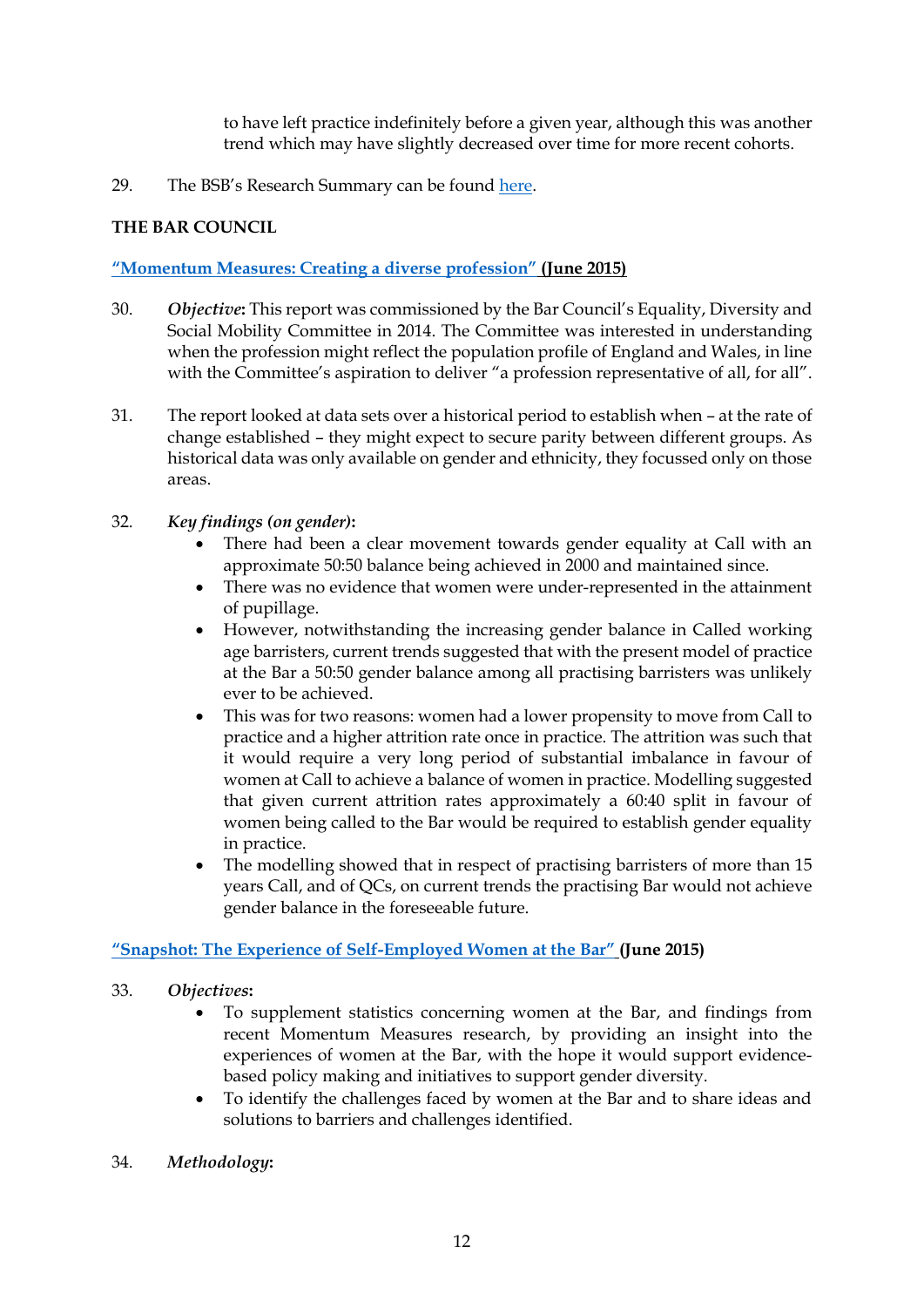- A mixture of qualitative and quantitative research methods, including the use of focus groups and questionnaires.
- Data was collected between July and November 2014. 73 women participated in focus groups and 12 completed questionnaires.
- Women participants were of mixed ages, from different ethnic groups with different religious beliefs and non-beliefs and at different levels of seniority.
- 35. *Limitations***:** These included: the limited scale of the study; the potential for interviewees to say what they "thought" the Bar Council wanted to hear; that some may have volunteered because they had a particular view to express; that it was limited to those women able to make time to participate.
- 36. *Findings:* These included:

### Training:

- Women of all ages were positive about their experience of the Bar Course and regarded their treatment as fair. Views on pupillage were generally positive. Most negative experiences identified by participants had happened in the past and were brought up by more senior practitioners.
- There were isolated incidents of inappropriate behaviour, but the prevailing view was that this was being addressed as the older generation made way for the next and social attitudes changed. Participants felt the E&D provisions in the BSB Handbook supported cultural change and improved recruitment practice.
- Challenges during pupillage were identified as the same for men and women. However, participants acknowledged women tended to lack confidence and the benefits of a supportive pupil supervisor might be more marked.
- Participants had a mixed experience of senior women as role models. Gender "solidarity" was seen as extremely important by all.

# Junior practice:

- *Practice area*: A significant number of participants (but not all) felt they had been pushed into traditional "women's practice areas" of family and sex crime, with implications for flexibility, income and individual wellbeing.
- *Family life*: Most women barristers who were parents were primary carers. Balancing family life and a career was seen as hugely problematic. Success was put down to practice area, luck and the availability of a partner as the primary carer or other support. Some practice areas were seen as more flexible than others or with greater capacity to generate a higher income. Younger members said they could not see how it was possible to have a career and family.
- *Individual chambers' culture and policies*: These had a huge impact on women's experiences of bringing up children, where supportive chambers made it possible and unsupportive chambers effectively forced women out of the profession or to different chambers. A number of incidents of poor treatment of working mothers were identified.
- *Marketing and networking*: Women expressed frustration with networking designed around traditional male activities/interests and other non-inclusive practices (in design and timing of events), though all participants acknowledged childcare made networking in any form difficult.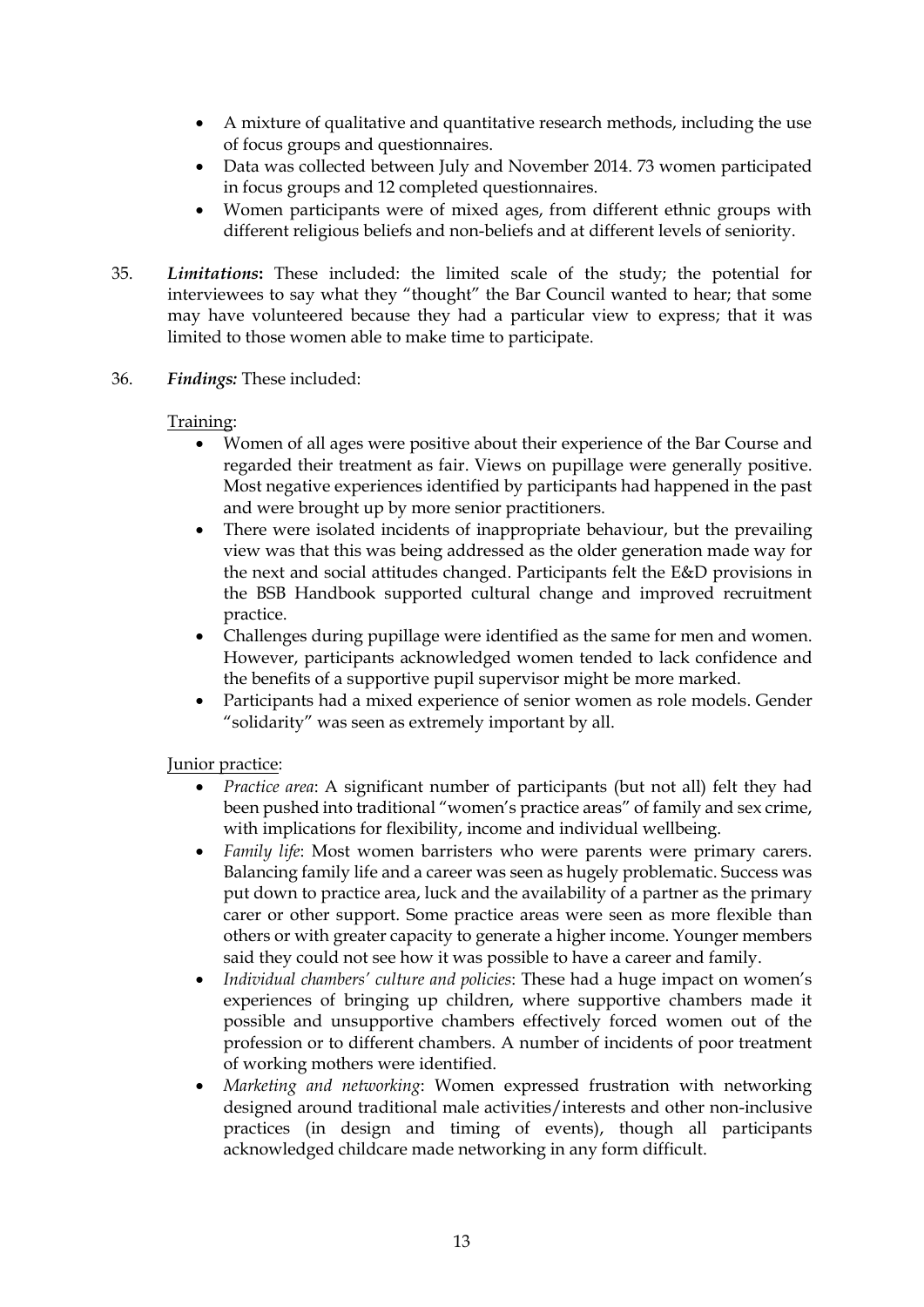- *Power structures*: Participants talked about being disadvantaged by power structures (low numbers of senior women affecting composition of management committees and those with influence). It could be intimidating to challenge chambers' decisions on policy, practice and rent arrangements.
- *BSB Equality Rules*: Generally, participants felt these had supported fairer treatment, but there was still often a gap between policy and practice.
- *Clerks*: Participants reinforced the vital importance of the relationship between barristers and clerks. Where it worked, clerks were an immense source of support; where it didn't, many felt their position was untenable. There were mixed experiences of male and female clerks/practice managers. Many felt senior male barristers effectively endorsed misogynistic attitudes in the clerks' room / enabled them to flourish.

### Silk/judicial appointments:

- Women talked about the importance of receiving encouragement from their chambers, colleagues and clerks, giving them the confidence to apply. Some felt they were actively encouraged not to apply / take silk.
- Those that applied found the process time-consuming but far less daunting than expected and welcomed improved transparency. There were concerns over the requirements for referees.
- Some shared negative experiences of the attitudes of some male judges concerning the appointment of female judges. Some felt judges' training/relocation requirements were not very family-friendly.

### 37. *Conclusions***:**

- Findings suggested women today had a very different and more positive experience in training and early years of practice. The Equality Rules and changing societal attitudes were seen to have supported huge improvements.
- Significant challenges remained, particularly around balancing careers and family, and avoiding being pushed into certain types of work. The dominant cause for attrition appeared to be that practice was incompatible with having a family.
- Different practice areas and chambers' cultures had a huge impact on women's working environment and experience of the profession. In Chambers, the lack of senior women appeared to act as a hindrance to implementation of fairer policies and practices and to disempower women in the profession.
- The main barriers for women lay in publicly funded practice. Many felt that the inconvenience of long hours and the lack of flexibility were no longer compensated by income levels. These challenges were seen as insurmountable for many women.
- Economic factors may lie behind the under-representation of women taking silk. Many women in public practice appeared to have been discouraged from applying for silk for fear of the impact on their practice/income.
- Under-representation of women in judicial appointments was likely to be linked to the lower numbers of senior women in the profession. However, there were still misconceptions about the application process and more flexibility within judicial appointments might encourage more applications.
- Emerging themes: women's lack of confidence in challenging clerks and colleagues in practice development and applying for senior, silk and judicial roles; the importance of female role models; the problem of networking.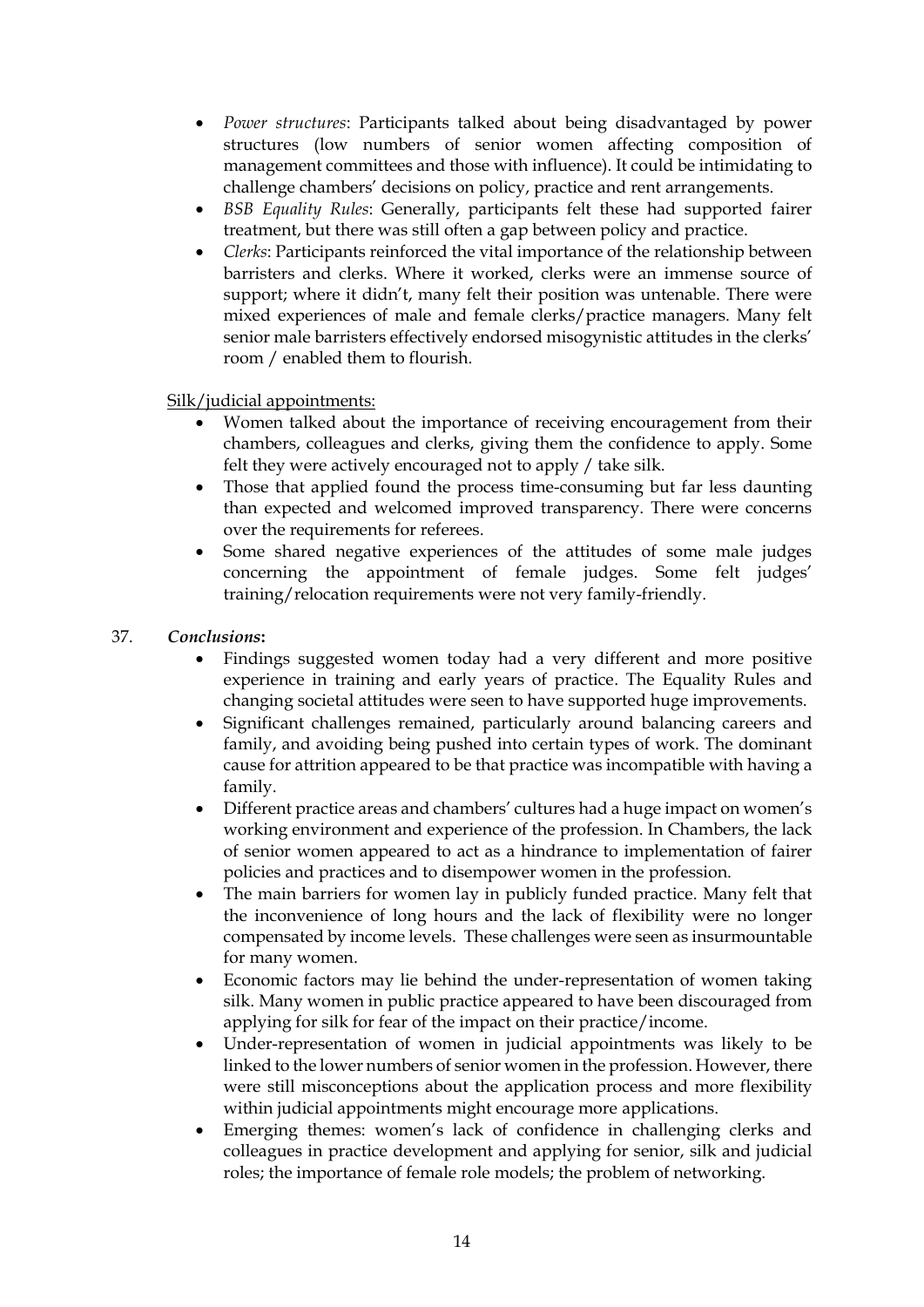- 38. *Recommendations* (limited to interventions that the Bar Council could deliver):
	- Encourage and facilitate mentoring of junior women by more senior women.
	- Facilitate access to business advice/coaching on developing a sustainable practice.
	- Establish and profile more senior female role models.
	- Promote women's marketing networks for barristers.
	- Create support networks for barristers.
	- Extend the Bar Nursery offering.
	- Encourage a better gender balance on key decision-making committees within Chambers.

#### **[Gender Pay Gap Table](https://www.barcouncil.org.uk/uploads/assets/5cf7853a-5878-45f2-9420075b6f3a58a8/Bar-Council-Gender-Pay-Gap-Table-November-2020.pdf) (November 2020)**

- 39. In November 2020, the Bar Council published a "Table of Earnings by Gender" using Bar Mutual data which showed "*shocking discrepancies in pay between women and men barristers*".
- 40. The table showed how the gross fee income of self-employed barristers in 2019 was split by gender in all practice areas. It also presented the proportion of work men and women billed in each practice area. The Bar Council observed:

*"This doesn't reflect seniority or working patterns so can't be interpreted as showing that women and men in comparable situations are necessarily being paid differently. Despite over half of new barristers being women, there are many more senior men, and these figures demonstrate that we are a long way off equality at the Bar. We will be tracking this data over time as it will indicate whether we are moving towards equal access to work for women at the Bar."*

- 41. In a[n article](https://www.counselmagazine.co.uk/articles/gender-at-the-bar-fair-access-to-work-(4)) written by HHJ Emma Nott for *Counsel* magazine, reference was also made to unpublished extrapolations of Bar Council data showing the average difference in 2019 earnings between men and women in different practice areas. The data showed:
	- Defamation was the only practice area in which there was parity, with women conducting 28% of the work and receiving 28% of the income.
	- There was only one practice area in which women earned on average more than men: in "family (children)" (6% more than their male counterparts).
- 42. The Bar Council recently published a further analysis of earnings data (see below).

**["Bar Council Response to the Criminal Legal Aid Review Call for Evidence"](https://www.barcouncil.org.uk/uploads/assets/7bb32f9d-ffce-4ce0-aa50239091e2713f/CLAR-Bar-Council-submission-final.pdf) (May 2021)**

- 43. In May 2021, the Bar Council responded to the CLAR Call for Evidence. In its Interim Response (included at p.18), the Bar Council set out its preliminary views and assessment of a dataset collated under a data sharing agreement between the Bar Council, the Ministry of Justice and the Crown Prosecution Service. That analysis of the data led to the following five headline conclusions:
	- Retention of experienced barristers was a significant problem.
	- The full practice criminal Bar had an ageing population that was not being replaced.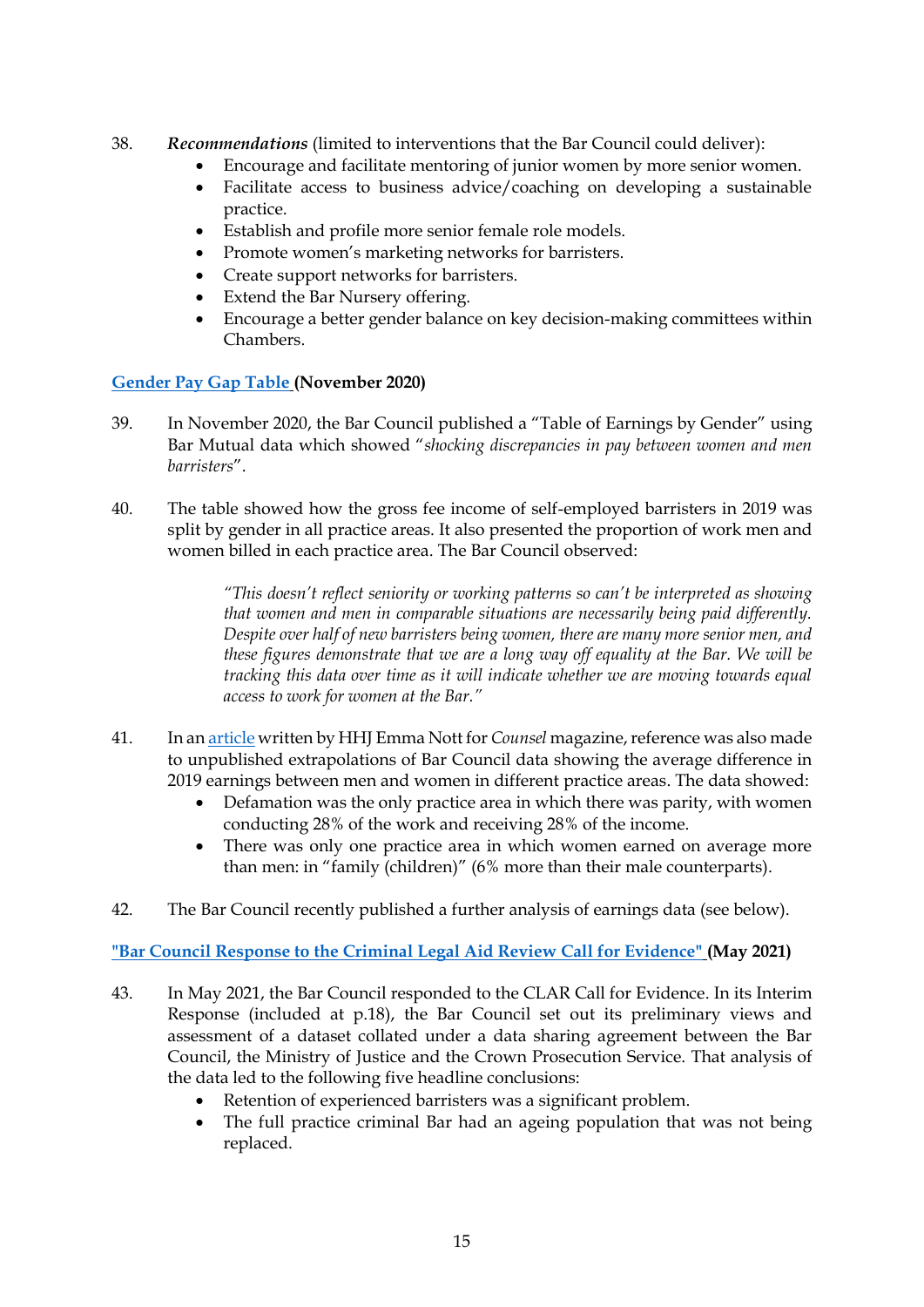- Remuneration for junior barristers was insufficient and unsustainable, and fees and profit flatline the more experienced a junior barrister becomes.
- Barristers' fees and profits had failed to keep pace with inflation.
- Profits and fees between groups of barristers were not equitable, and women from ethnic minority backgrounds earned the least of all.
- 44. In relation to inequitable profits, the Bar Council found (among other things):
	- Women barristers in 2019/20 worked on an average of 63 cases per year for an average pre-tax profit of £47,500 (or £754 per case); men an average of 72 cases per year for an average pre-tax profit of £65,000 (or £903 per case).
	- Becoming a QC implied a considerable uplift to profits, but the fee income differential between men and women persisted. The pure effect of a male barrister becoming a QC was a £57,400 increase to profits relative to a White male non-QC, whilst the effect of a woman becoming a QC was smaller – a £32,900 increase to profits relative to a White male non-QC.
	- Sex disparity in earnings was sustained within each ethnic grouping: Asian women earned on average 53% of what Asian men earned; Black women earned on average 79% of what Black men earned; White women earned on average 71% of what White men earned; women of Mixed/Multiple Ethnicity earned on average 70% of what men of Mixed/Multiple Ethnicity earned; and women from Other Ethnicities earned on average 42% of what Other Ethnicities men earned.
	- These figures partly reflected the fact that different sexes and ethnicities of barristers tended to have different levels of experience and possibly different working patterns. Furthermore, sex was differentially represented within ethnic groups. Additional analysis was undertaken to separate out these effects and isolate the pure effect of sex and race on profits other things being equal.
	- The starting point used was a junior white male barrister at 13-17 years of practice. By changing the sex to female, the researchers observed a lowering of pre-tax profit of £12,600. This was the pure effect that being a white woman had on a barrister's profit, keeping all other factors constant.
	- This reduction in pre-tax profit according to sex could not be accounted for by differing work volumes.
	- By altering both race and sex, the researchers observed a lower pre-tax profit of £18,700 for a Black woman relative to a White man, and a lower pre-tax profit of £15,200 for a woman of Mixed/Multiple Ethnicity. Asian women had a £16,400 lower pre-tax profit compared to a White man (although this figure was imprecise due to limited data).
	- Criminal barristers worked under the same fee schemes, so these stark variations in fee income and profit supported an observation that there were systemic issues with equitable briefing practices and access to work in the legal sector. Possible factors included client briefing practices and panel selection, distribution of work within sets and distribution of better-remunerated work.
- 45. In its final Response, the Bar Council referred to a recent informal survey of 26 junior barristers from black and minority ethnic backgrounds, noting:

*"Women in particular expressed concern that the low rates of pay made returning to crime after a period of maternity leave less likely; women hoped to diversify their practices with a view to moving into better paid, and often less demanding areas of law,*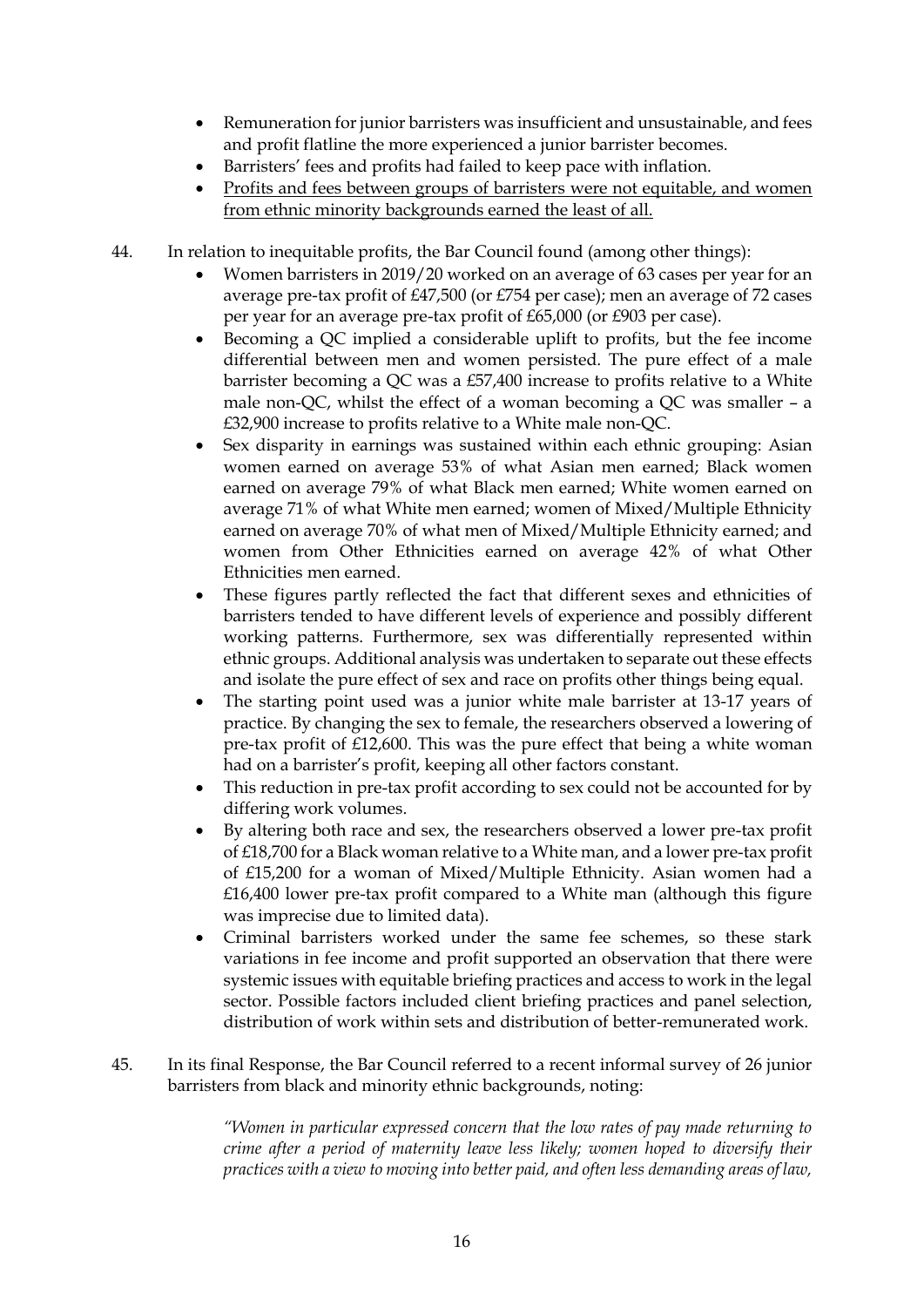*upon their return. Those who have found work on inquiries or secondments have been paid significantly higher rates than in general crime; none of these barristers will return to full time criminal work, because of the low rates of pay."* (§32)

### **["Barrister earnings data by sex & practice area](https://www.barcouncil.org.uk/resource/earnings-data-by-sex-2021.html) - 20 year trends report" (September 2021)**

46. The Bar Council recently published a further analysis of earnings data which showed the differences in average earnings by practice area and the trends for barristers' earnings over the last 20 years. [Appendix 1](https://www.barcouncil.org.uk/uploads/assets/814f8208-6eab-4564-b6da9f85d49a1ce9/c39f111a-0a40-4781-a3bea6a8ac961241/earnings-data-report-2021-appendix.pdf) presented the detailed data showing men and women's earnings for each practice area.

### **47.** *Findings***:**

- **Men's income was increasing faster than women's income in most practice areas and the gap between men's and women's earnings was widening.** 
	- i. There had been an increase in average gross fee income for both women and men at the Bar, and that gap between men and women's average income had increased over the last 20 years.
	- ii. There had been an increase in earnings in Commercial and Financial Services practice areas, with the gap between the income of male and female barristers increasing over the last 20 years – in 2000, female barristers earned on average 49% less than men, and in 2020 that difference increased to 57%.
	- iii. The same was true in other practice areas: e.g. employment.
	- iv. The reverse was true in practice areas where women dominated. There were more women than men in Family (children) – 59% of the barristers were women. With real-terms income increasing overall, women still earned more than men, but the gap in 2020 was 4%, down from 21% in 2000.
	- v. In Family (Other), although there were more women than men, female barristers earned 43% less than men in 2020, compared to 19% less in 2020 (sic). Again, incomes had increased, but men's income had increased more quickly than women's income.
- **Overall, there had been an increase in barristers' income, but there had been a real-terms decrease in income for criminal barristers.** 
	- i. Adjusted for inflation, male criminal barristers had experienced a 33% decrease in earnings since their peak in 2006.
	- ii. The gap remained between male and female criminal barristers but had decreased over the period (women earned 38% less in 2020 and 51% less in 2000).

# **There were more women working at the Bar.**

- i. There had been an increase in the number of female barristers across all practice areas (8,382 in 2000 to 12,504 in 2020).
- ii. The number of male barristers declaring work in all practice areas had decreased from 26,833 in 2000 to 25,809 in 2020 (these figures included barristers practising in more than one area and were therefore more than the total number of barristers).
- iii. Many practice areas had seen an increase in the proportion of women: e.g. in Criminal practice, 24% of the barristers were women in 2000 and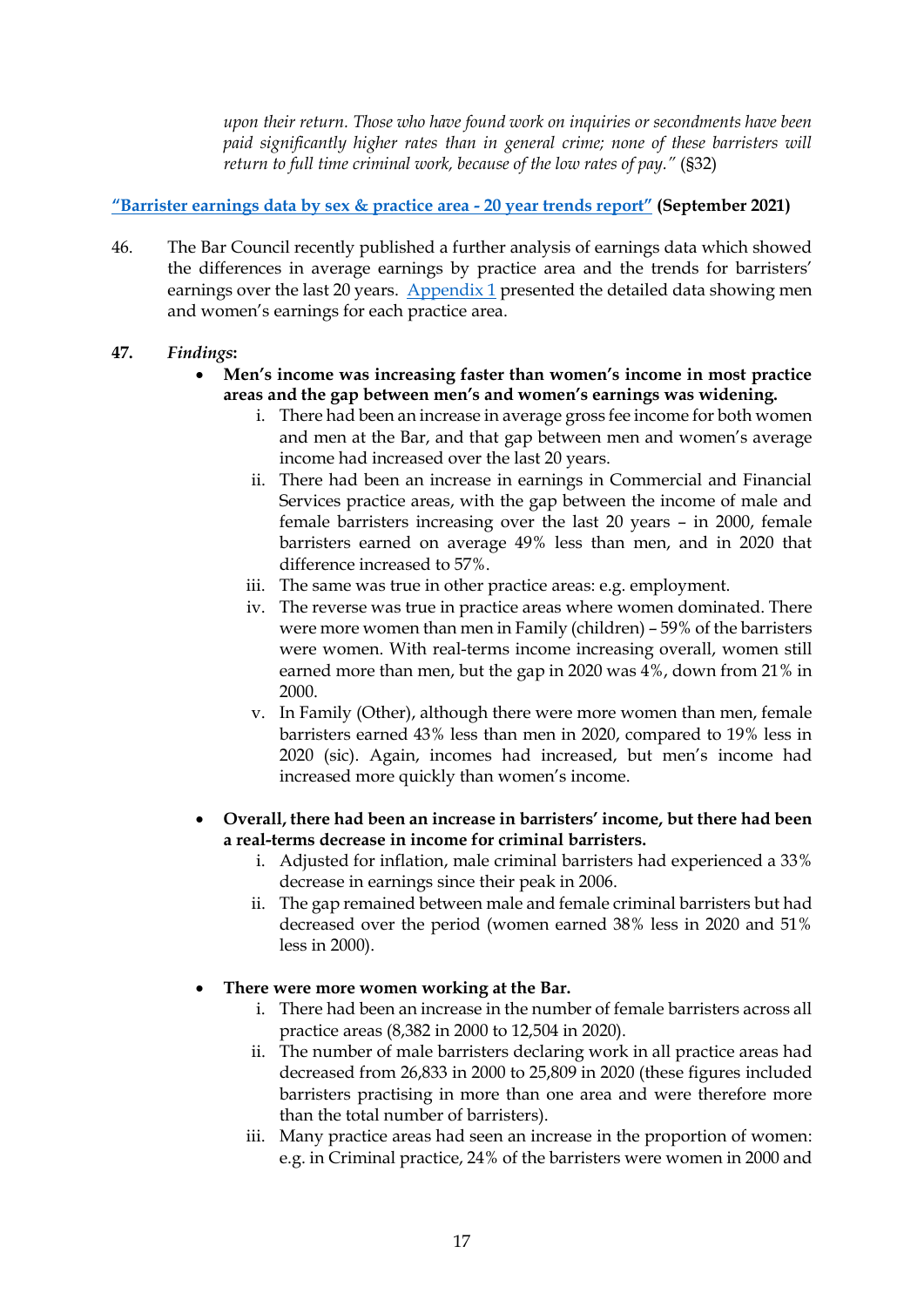this increased to 34% in 2020. Increases also in Employment, Competition and Planning.

iv. There were less significant increases in the proportion of women in some practice areas including Admiralty.

#### 48. *Conclusion***:**

*"These figures demonstrate that, although we are making progress in representation of women at the Bar, we have a long way to go to achieve equality. It's worrying that the gap between men and women is getting wider. Women have accounted for half of all new pupils for more than 20 years, so we have to ask difficult questions about why so many women leave the Bar and why men continue to out-earn women."*

- 49. *Caveats***:** The report noted that there were some important caveats regarding the data which needed to be understood:
	- The data showed the gross fee income for self-employed barristers in each practice area for that year. For every year before 2020 the actual income had been adjusted for inflation.
	- Some barristers worked in more than one practice area, and they would be represented in each practice area they earned fees in.
	- The data showed the proportion of work men and women billed in each practice area, and therefore how work was distributed and remunerated. This didn't reflect seniority or working patterns and so couldn't be interpreted as showing that women and men in comparable situations were necessarily being paid differently.
	- Despite over half of new barristers being women, there were many more senior men, and this was reflected in average earnings.

#### **THE WORK FOUNDATION**

**"Balancing the scales – [A study into the under-application by women for appointment as](https://www.lancaster.ac.uk/media/lancaster-university/content-assets/documents/lums/work-foundation/BalancingthescalesupdatedMOAccess.pdf)  [Queen's Counsel"](https://www.lancaster.ac.uk/media/lancaster-university/content-assets/documents/lums/work-foundation/BalancingthescalesupdatedMOAccess.pdf) (September 2017)**

- 50. *Objectives***:** To gain an in-depth understanding as to why under-application of women existed and what recommendations could be made as a response to mitigate it. The study was focussed on two main questions:
	- Why are a far lower proportion of eligible women than eligible men applying for appointment as QC?
	- What options are open to the QCA and the professional bodies in response to this?
- 51. *Methodology*:
	- 34 participants (5 female QCs, 4 male QCs, 22 women junior barristers and 3 male junior barristers) were interviewed.
	- A roundtable was conducted with a range of stakeholders to explore the validity and feasibility of the recommendations for the QCA.
- 52. *Findings***:** These included:
	- Views on QC status: Views differed depending on what stage of the process participants were in. There were mixed views on whether it helped work-life balance and financial status.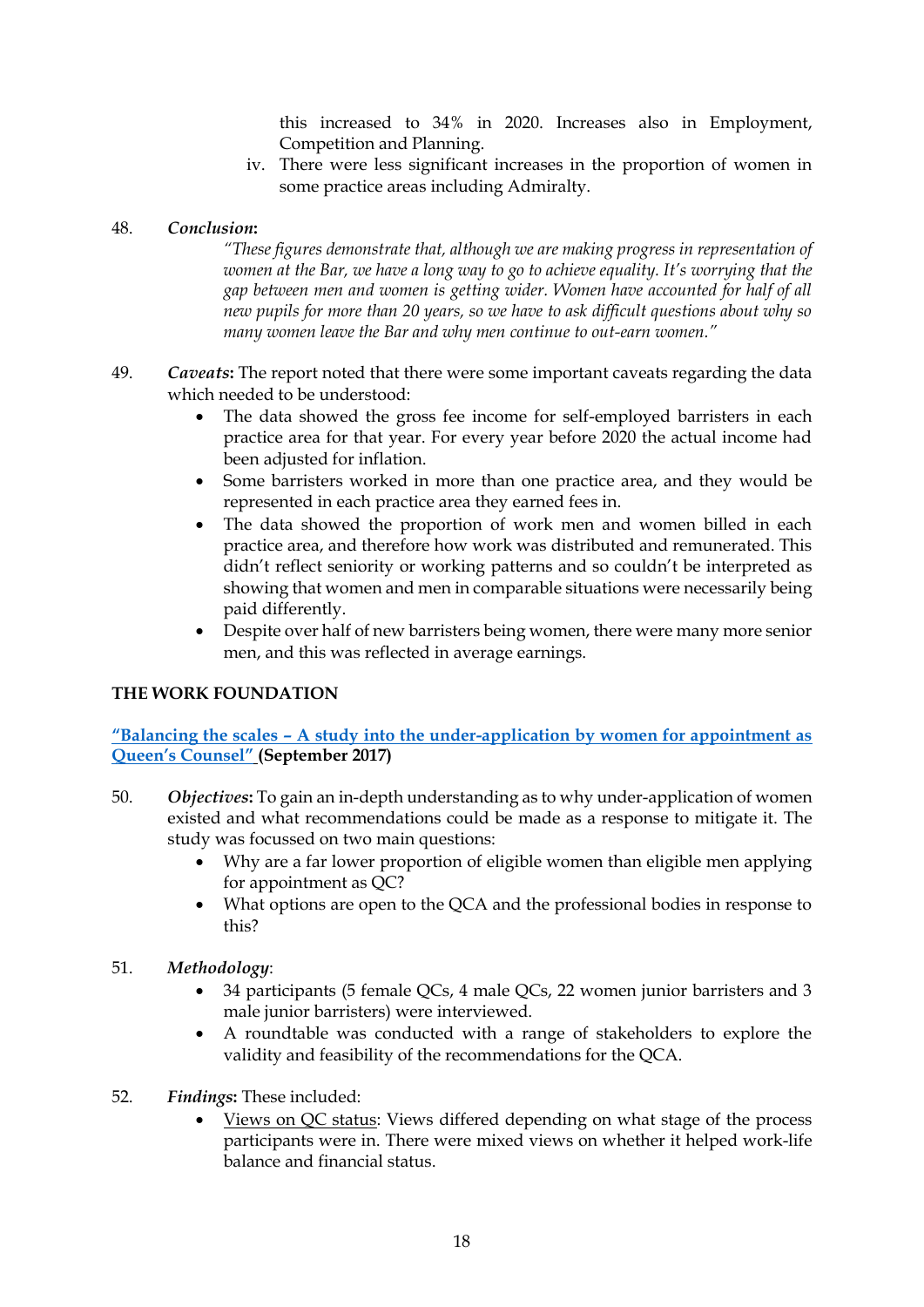- The Application Process: Barriers identified included (i) the requirement to have 12 cases of substance; (ii) the two-year boundary; (iii) obtaining judicial references; (iv) an un-representative selection panel; (v) the lengthy application process; (vi) the financial cost (the application fee, consultancy costs, childcare arrangements); and (vii) a lack of transparency.
- Wider barriers:
	- i. **The role of Chambers:** Participants discussed the role Chambers could play in providing support and flexibility to women considering a career break or return from maternity leave.
	- ii. **The role of clerks**: Participants reported that clerks were an influencing factor, both in terms of work allocation and provision of support, often providing the "nudge" to encourage more women to apply.
	- iii. **The nature of the profession**: The lack of any performance management structures or feedback; reports of women experiencing difficulties with networking; the effect of practice area on the type and level of cases worked on and the remuneration received; a perception of cases that women "should" and "shouldn't" be undertaking.
	- iv. **Confidence**: An underlying theme that women were more self-critical and underestimated their performance capabilities.
	- v. **Career breaks and maternity leave**: Female participants often spoke about having to make a choice between their career and caring responsibilities. For some, their chambers were supportive and had helpful policies/practices; other chambers were not as progressive and women faced barriers when returning to work. There was a perception in the profession (and arguably in society) that women were the main childcare providers.
	- vi. **Discrimination**: Some participants considered they had been subject to discrimination/harassment and there was inequality of opportunity.
- 53. *Discussion***:** Although women who applied for QC status now had an increased likelihood of achieving it, the gender disparity was likely to continue for the foreseeable future. Although there was recognition that the most recent changes in the application system had been effective, there were calls for further changes to make the system fairer still. However, it was also clear that system-wide changes needed to be considered with stakeholders to help reduce the level of attrition that occurred before individuals reached the application stage.

#### 54. *Recommendations***:**

- Review the eligibility and selection process.
- Develop an equality and diversity strategy.
- Amplify female QC role models.
- Develop existing mentoring schemes.
- The QCA to develop application tools and resources on its website.
- Systems change (QCA to work with stakeholders to increase the pool of women juniors in the pipeline to reach the senior levels to qualify for QC status).

# **THE WESTERN CIRCUIT WOMEN'S FORUM**

**["Back to the Bar: a survey of obstacles, aids and recommendations for parents returning to](https://westerncircuit.co.uk/wp-content/uploads/2018/11/WCWF-Back-to-the-Bar-Final-version.pdf)  [the Bar"](https://westerncircuit.co.uk/wp-content/uploads/2018/11/WCWF-Back-to-the-Bar-Final-version.pdf) (2017)**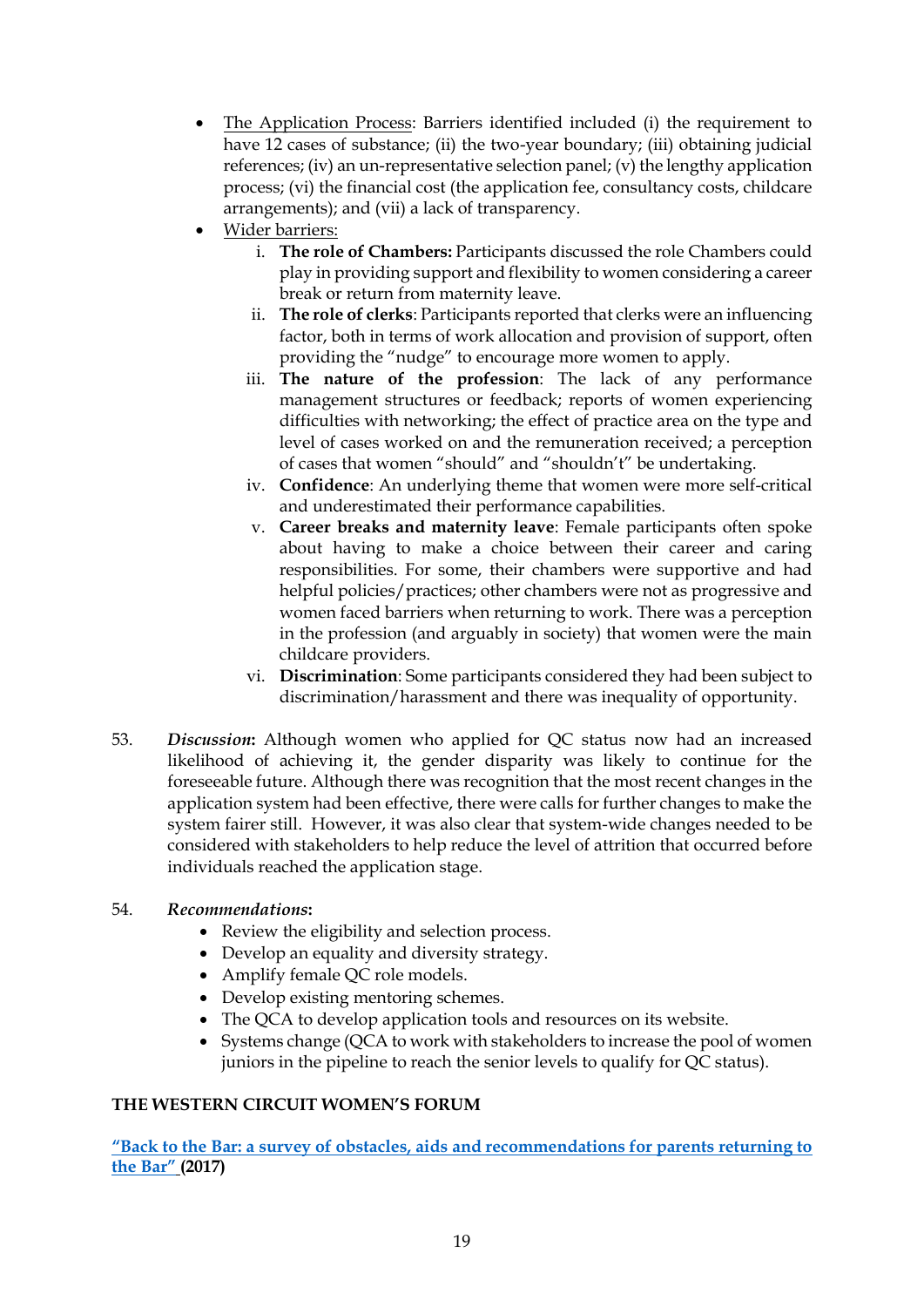- 55. *Objectives***:** The Western Circuit Women's Forum ("WCWF") commissioned a survey to find out:
	- What makes it possible or impossible for parents to return to the Bar after parental leave;
	- Why members of the self-employed Bar (in particular women) are leaving;
	- What more can be done by the WCWF, Chambers and the Bar to encourage and support barristers who want to return to work after a period of leave?

### 56. *Methodology***:**

- The WCWF identified barristers on the Western Circuit who had left practice or had taken extended breaks of 6 weeks or more in the previous 6 years. They identified, where they could, which individuals had "retired" in the traditional sense or become judges, and that cohort did not take any further part in the survey. A link to an anonymous survey was emailed to the remaining group, save for four for whom they could not obtain contact details. A few recipients forwarded it to others from the Western Circuit.
- 70 people responded to the survey, of whom 64 were female.

### 57. *Findings***:**

- Almost two-thirds of those who left the Bar on the Western Circuit over a sixyear period were women. Almost all of the men who left became judges or retired. The vast majority of the women who left apparently left mid-career.
- Most of the women who left cited the difficulty of balancing work and family commitments as a factor in their decision.
- A significant proportion of women who left the Bar could be retained with changes to working patterns and culture.
- Many women on the Western Circuit had taken parental leave and successfully returned to work, but 60% found it difficult to return to work.
- Male barristers on the Western Circuit rarely took parental leave for any significant period: no male barristers reported taking parental leave for a period of 6 weeks or longer.
- Many female barristers who stayed at the Bar attributed their ability to remain in work to significant shared care with partners or family members. Those who were sole or primary carers were disproportionately disadvantaged.
- Inflexibility in working patterns necessitated expensive flexible or full-time childcare. Inflexibility in working patterns was seen as primarily due to traditional clerking practices and court listing procedures.
- Many working mothers sought part-time work, shorter trials or not to stay away from home which was seen to limit career development opportunities.
- There was wide variation in Chambers' attitudes to parental leave and support offered. Some Chambers persisted with rent arrangements and fee structures which disadvantaged those who took longer breaks.
- Clerks had a significant role to play in supporting working parents.
- 58. The report summarised qualitative responses to questions by reference to five themes: difficulties balancing work and family life; lack of flexibility and predictability; financial challenges; attitudes in the profession; and effect on wellbeing. In relation to each theme, it set out the suggestions that had been given about what might help.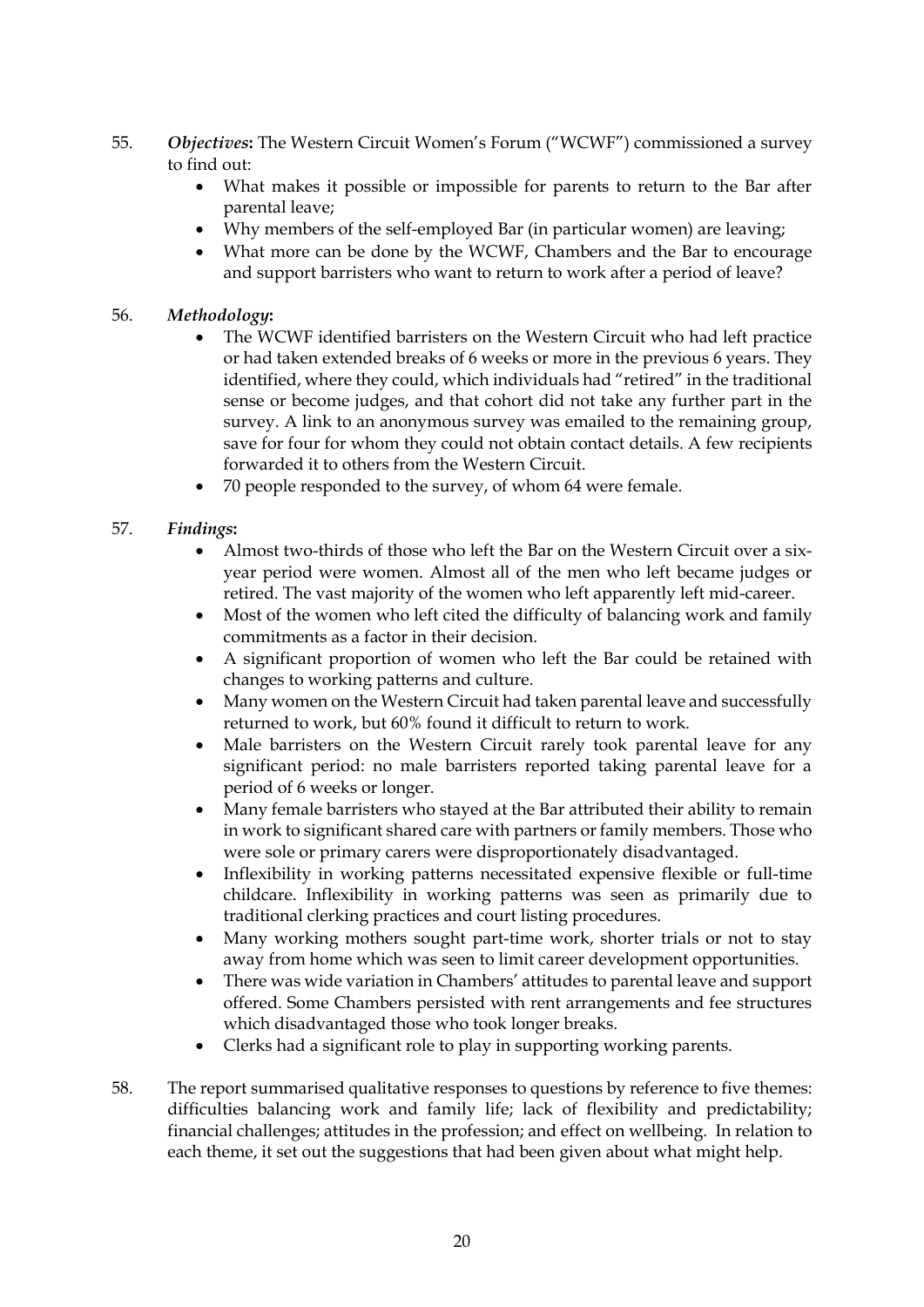#### 59. *Recommendations***:**

- Highlight examples of good practice in supporting women returning to work after having children, including clerks who show understanding and willingness to accommodate specific needs.
- Develop "back-to-work" programmes for women returning to the Bar, setting out best practice for Chambers to stay in touch with tenants who take leave, and structure their return to work building on existing Bar Council guidance.
- Ensure flexible rent provision is available to those taking longer breaks from practice across all Chambers both during and after parental leave.
- Raise awareness amongst regulatory bodies, the wider profession and the judiciary of the challenges faced by women at the Bar, and increase recognition of the systemic factors which disadvantage those who choose to continue working after having children.
- Arrange training for clerks to increase understanding and appreciation of difficulties facing working parents.
- Improve access to networking opportunities for female barristers of all ages, with consideration of timing of events to fit around childcare commitments.
- Continue to develop and refine mentoring programmes linking younger female barristers and those with more experience.
- 60. Following the completion of this research, the WCWF produced a step-by-step practical guide to help Chambers support barristers who take parental leave: "[Best](https://westerncircuit.co.uk/wp-content/uploads/2019/11/Back-to-the-Bar-Retention-and-Progression-After-Parental-Leave.pdf)  [Practice Guide for Retention and Progression after Parental Leave](https://westerncircuit.co.uk/wp-content/uploads/2019/11/Back-to-the-Bar-Retention-and-Progression-After-Parental-Leave.pdf)".

### **["Back to the Bar Update: The Impact of Covid](https://westerncircuit.co.uk/wp-content/uploads/2020/05/WCWF-Back-to-the-Bar-Update-The-Impact-of-Covid-19.pdf)-19. Consider the Carers" (May 2020)**

61. In this paper, the WCWF sought to highlight the risks arising from Covid-10 working practices and to recommend practical steps to minimise them. In particular, they made a single recommendation to the judiciary, HMCTS, Specialist Bar Associations and Chambers "to help ensure that one of the long-term implications of COVID-19 is not a loss of diversity at the Bar", namely:

#### *"CONSIDER THE CARERS:*

*When issuing any guidance/directions, whether national or local, consider:*

- *How will this affect a practitioner with caring responsibilities?*
- *Can reasonable adjustments be made to minimise the impact?"*
- 62. The report summarised the WCWF's experience of the impact of COVID-10 restrictions, noting in particular the effect on childcare, income and the impact of remote hearings.

#### 63. The following recommendation was made to the judiciary and HMCTS:

*"When issuing guidance on new court processes, or ways of working, whether nationally or locally, take into account the practical difficulties faced by primary carers and people shielding the vulnerable and consider the impact of the guidance on their income."* 

A number of suggestions were made as to how that recommendation could be implemented in different contexts (e.g. guidance which requires judges to invite advocates/other parties to notify the court whether they have any childcare or other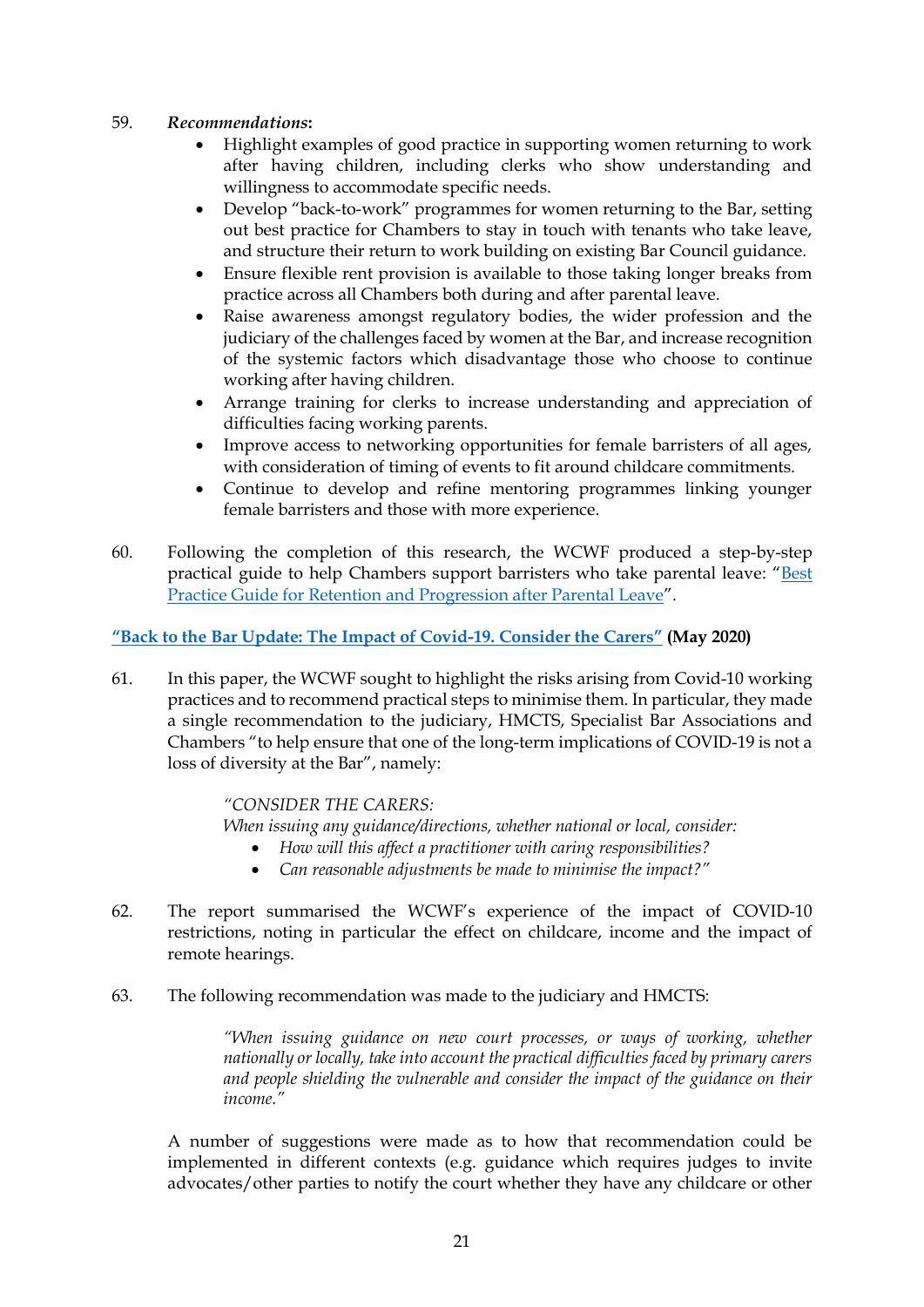caring issues relevant to the hearing and using such information to decide whether any reasonable adjustments are required to ensure a fair hearing).

64. A similar recommendation was made to Chambers, together with suggestions.

# **HANRETTY AND VAUGHAN**

**"Patronising Lawyers? Homophily and Same[-Sex Litigation Teams before the UK Supreme](http://chrishanretty.co.uk/pubs/2017-pl.pdf)  [Court"](http://chrishanretty.co.uk/pubs/2017-pl.pdf) [2017] Public Law 426**

- 65. *Objective***:** Chris Hanretty and Steven Vaughan sought to understand the degree to which the formation of barrister teams before the UK Supreme Court was characterised by gender homophily and which factors exaggerated or attenuated this characteristic.
- 66. *Methodology***:** Hanretty and Vaughan collected data on the gender of all barristers who appeared before the Supreme Court between October 2009 and July 2015 and used this data to work out whether the number of same-sex teams of barristers was greater or smaller than the number which would be predicted if team formation were gender neutral. With the aid of logistic regression models, they were able to progressively introduce other factors which might explain the relative preponderance of same-sex legal teams without needing to invoke gender homophily.
- 67. *Discussion & Conclusion***:** This section, together with the findings that precede it, is extensive but includes the following observations:
	- There was evidence of considerable gender homophily in the formation of teams appearing before the Supreme Court. Same-sex barristers were overrepresented compared to the number the authors would expect if barristers paired up randomly: where the senior barrister was male, the odds of the junior barrister also being male were 2.5 times higher.
	- This gender homophily remained when allowing for the possibility that lawyers pair up randomly within their chambers or within their area of law.
	- The gender breakdown of chambers had greater bite when chambers were small.
	- As such, the formation of teams of barristers in the Supreme Court was governed by practices and preferences which made same-sex legal teams more likely than they would be if team formation simply involved a gender-blind draw from a pool of lawyers. Barristers appearing before the Supreme Court appeared, for whatever reason, to work with other barristers of the same sex.
	- Four possible routes could be suggested to explain how teams were formed: junior barristers choosing senior barristers, seniors choosing juniors, clerks choosing barristers and instructing solicitors/clients choosing barristers.
	- In practice, teams were likely to form as a result of a combination of these four routes. Remedies for homophily depend on which route operates. The more homophily operates through the actions of clerks, the easier it may be to remedy. The more homophily operates through the (disaggregated) decisions of juniors who seek to curry favour with senior barristers and QCs, the harder the remedy. Other cases represent intermediate points.
	- The authors were unable to show whether homophily came about as a result of conscious and/or unconscious decisions.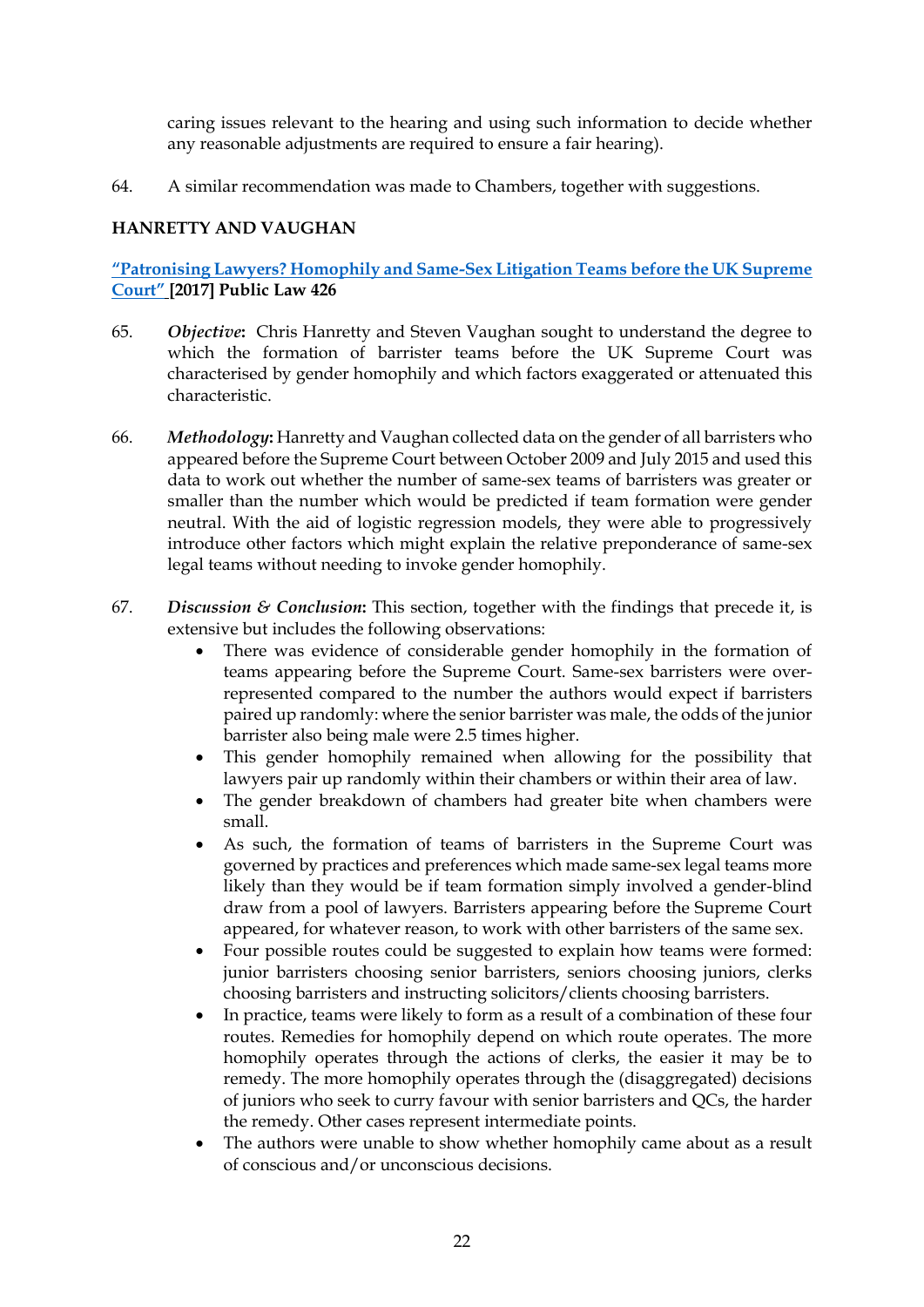- The research had implications for how the presence of women at the upper reaches of the Bar could be improved. The authors invited the supposition that the findings generalised from the Supreme Court to other levels of the judicial hierarchy. There was a certain Catch-22 logic to the findings. Women did better as juniors when other women were in senior positions, but women only reached senior positions after first being juniors. If half of senior barristers were women, then gender homophily would not be so objectionable. However, given Bar Council research suggesting that gender parity was unlikely to ever be achieved (and parity at the top end was unlikely in the foreseeable future), further progress towards gender equality at the Bar relied, essentially, on exceptional women breaking through.
- This impacted upon judicial diversity in two ways. The first was whether (or to what extent) litigation team diversity could be a complement or a substitute for (a lack of) judicial diversity (i.e. whether difference in the administration of justice could be a composite of who the judge is (or judges are) and who appears before the judge(s)). The second was the extent to which diversity among litigators appearing before the SC impacted on those entering the judiciary from the Bar. If, as Lord Sumption had suggested, the judiciary was an option "at the end of a successful career at the Bar", diversity was needed at the top end of the Bar.

### **FARORE LAW**

**["Statistics and Analyses regarding the slow progression of women in the professional](https://www.farorelaw.co.uk/farore-law-report-may-2019)  [spheres"](https://www.farorelaw.co.uk/farore-law-report-may-2019) (May 2019)**

- 68. In this report, Suzanne McKie QC and Ruth Whittaker analysed the progression of women in law and other professions (accountancy and medicine) in the UK.
- 69. The report summarised the research relating to retention and progression of women barristers (including unpublished data from the BSB). In relation to the recommendations made in the BSB's "*Women at the Bar: Research exploring solutions to promote gender equality*", it stated:

*"It would be wise to make many of these compulsory as well as providing loans to maternity leavers, strengthening the power of the BSB by use of wholly independent committee members and a significant re-evaluation of the court timetabling and judicial demands that make work-life balance extremely difficult. The cultural issue does not just apply to the issues of discrimination or harassment, but requires a shift from the macho culture that can pervade chambers and which can mean a demand for high fees being generated, presenteeism and result in favouritism and an intolerance for the personal setbacks that can beset some of even the best practitioners at any time in his or her lives."* (p.34)

70. The authors noted that the data demonstrated a consistently higher percentage of female partners (in law firms) compared to female QCs over the years. The slower rate of improvement in female representation at QC level was clear from the data and suggested that women's progression was better for solicitors than for barristers.

#### **THE ASSOCIATION OF WOMEN BARRISTERS**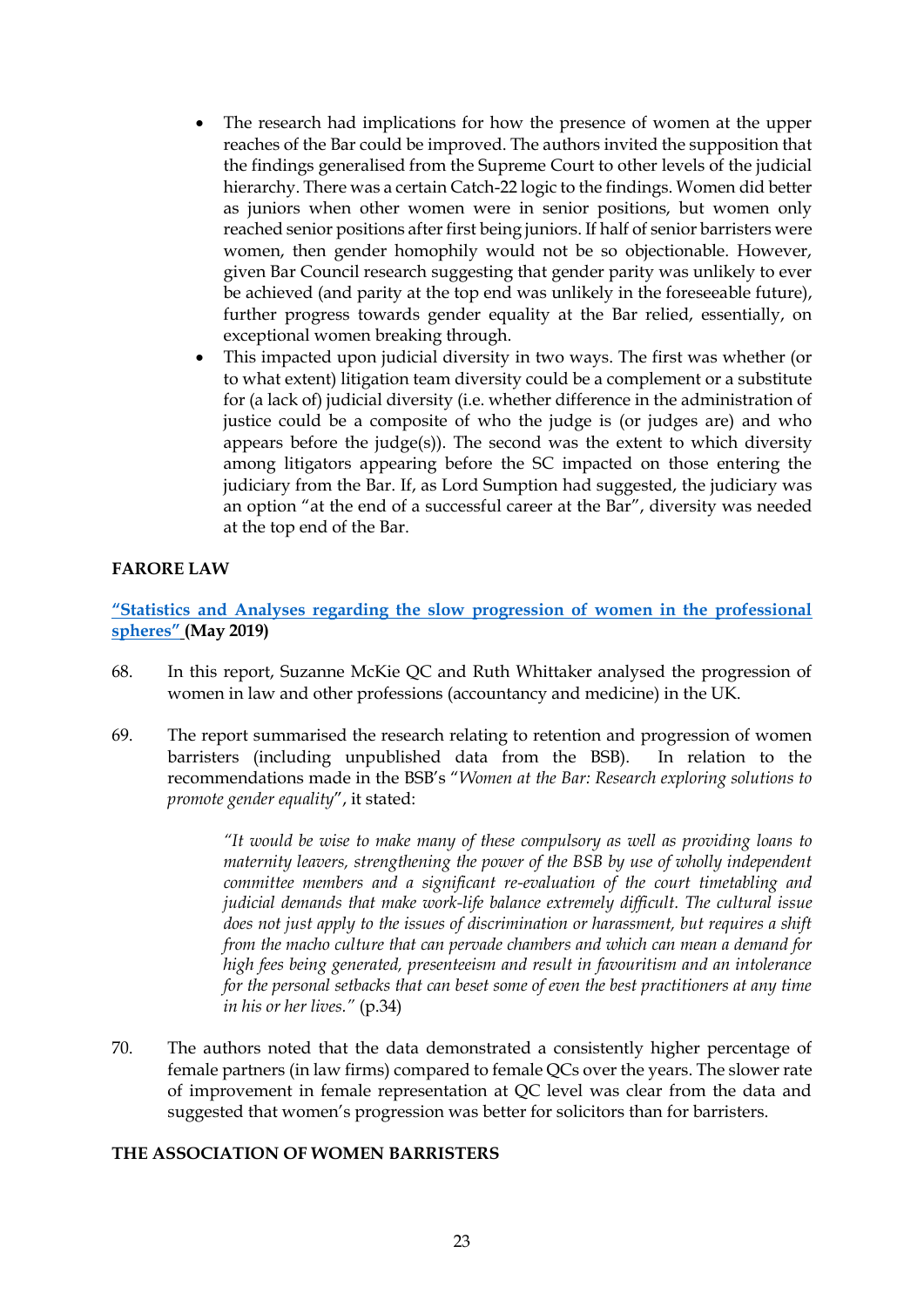**["In the Age of "Us Too?": Moving Towards a Zero](https://www.city.ac.uk/__data/assets/pdf_file/0006/492594/AWB-Anti-Bullying-Round-Table-Report-Oct-2019.pdf)-Tolerance Attitude to Harassment and [Bullying at the Bar: A Report on the Association](https://www.city.ac.uk/__data/assets/pdf_file/0006/492594/AWB-Anti-Bullying-Round-Table-Report-Oct-2019.pdf) of Women Barristers' Roundtable on [Harassment and Bullying with Recommendations"](https://www.city.ac.uk/__data/assets/pdf_file/0006/492594/AWB-Anti-Bullying-Round-Table-Report-Oct-2019.pdf) (30 Sep 2019) (Lynne Townley and HHJ Kaly Kaul QC)**

- 71. *Objective***:** This paper was produced by the Association of Women Barristers with City Law School to reflect the findings of a round-table discussion that was convened on 30 November 2018. The round-table had two aims:
	- To obtain further information about the sort of behaviour that was occurring at the Bar.
	- To consider and suggest solutions to the problem.

# 72. *Methodology/Approach***:**

- The 11 participants in the roundtable discussion were invited with a view to ensuring that all levels within the profession had a voice in the room. The roundtable was open to all those members of the AWB or the Bar who wished to attend to observe (and, if they wished, to contribute via a Q and A session).
- During the discussion, it became apparent that clerks had a very important role to play. Consequently, the AWB consulted with leading representatives of barristers' clerks and chambers' chief executives.
- 73. *Key findings***:** 
	- Pupillage: Harassment and bullying were of particular concern due to the existence of obvious power imbalances; there was a fear that reporting would be career-ending; female pupils could face greater difficulties if pregnant and/or giving birth during pupillage and/or breast-feeding; there was a potentially discriminatory impact on BAME women who often have children earlier in life than white middle-class women.
	- Obtaining work: Women were more likely to deal with inappropriate behaviour from some instructing solicitors; women could be "over-looked" in relation to leading briefs; little transparency around barristers' incomes and concerns about gender pay-gaps; inequality of pay leading to imbalances of power; the importance of good clerking; inconsistent provision and policies in relation to flexible working and managing maternity leave and return to work.
	- At court: Inappropriate comments and other behaviour in robing rooms and bar messes, with tacit acceptance amongst certain sections of the profession; a lack of awareness about bullying and its effects; non-existence or poor facilities for women and non-binary people at court centres.
	- In chambers and socially: A culture of fear around challenging, calling-out or reporting harassment and bullying; the existence of a so-called "gentlemanly" culture where it was inappropriate to report or "call-out" bad behaviour; the prevalence of "old-fashioned" views about how women were expected to behave and the possibility of negative gender-stereotyping.
	- Reporting harassment and bullying a barrister's obligations: Barristers did not feel able to discuss harassment/bullying with other barristers because of the fear this might trigger self-reporting obligations and the person in whom they confided would also be obliged to report the matter. Participants thought that some kind of waiver should be available so issues that could amount to reportable serious misconduct could be discussed without the fear of a report being made. It was appreciated that any "waiver" would be a matter for the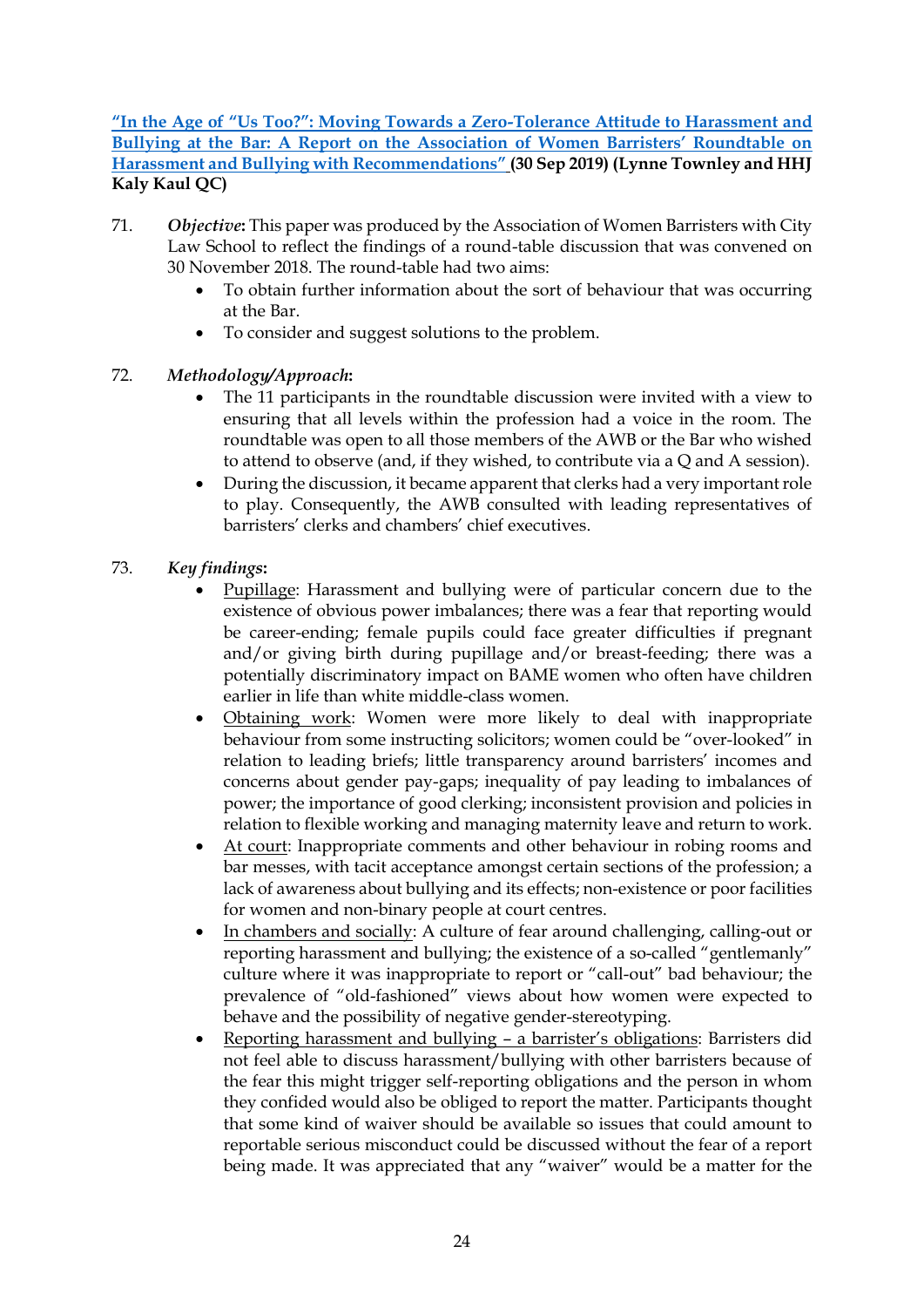Regulator. The AWB welcomed the introduction of Spot.com and considered that it would play a crucial part in changing the culture and bullying.

# 74. *Key indicators for change and recommendations***:**

- **Changing the dialogue:** Male "champions" and mentors to help change the culture; established networks and groups advocating for the interests of women, BAME and other under-represented groups to work together and share good practice; specialist anti-harassment/bullying panels to be set up on all circuits.
- **Codes and policies:** Chambers to implement and keep under review antiharassment/bullying policies; Chambers to adopt better and more flexible maternity leave and related policies; Chambers to enable more flexible clerking regimes to be developed (taking into account part-time working, term-time working etc)
- **Training:** To be introduced for judges, barristers and clerks on (i) awareness about bullying/harassment and what constitutes this sort of behaviour; (ii) unconscious bias; (iii) equality and diversity.
- **Long-term support for those who experience/report harassment/bullying**: Introduction of an agreed "flow-chart" detailing the process and a dedicated counselling "hotline".
- **Better facilities for women and non-binary people at court centres:** HMCTS to ensure that there are appropriate facilities in place for the use of women who are breast-feeding/extracting breast milk and for non-binary people throughout the court estate.

# *THE LAWYER*

# **["The long read: How gendered instructions at the employment Bar are scuppering female](https://www.thelawyer.com/the-long-read-gender-crisis-at-the-bar/)  [barristers' ambitions for silk"](https://www.thelawyer.com/the-long-read-gender-crisis-at-the-bar/) (Veyrat, Mehta & Griffiths, July 2019)**

- 75. *Objective***:** Following a meeting convened by Dame Ingrid Simpler QC and HHJ Jennifer Eady QC to discuss the very low number of women applying for QC status, *The Lawyer* conducted an analysis of the gender gap at the employment Bar to consider the following issues:
	- What sort of work are female barristers getting and not getting?
	- Who is instructing them?
	- Which chambers has the best record in female representation at the employment Bar and which has the poorest?
	- Which law firms opt primarily for male counsel?
	- Given the low number of female applicants for silk, is there a gender crisis at the employment Bar?
- 76. *Methodology***:** The researchers drew on *The Lawyer's* Litigation Tracker data relating primarily to the EAT and employment-related cases at the Court of Appeal between 2015 and the end of Q1 2019. Whilst this did not include a full list of employmentrelated injunctions, for example, or advice outside the courtroom, the data set was large enough to gauge patterns. They used two lenses: (i) looking at the chambers most active in those courts; and (ii) examining the most active firms and their gender patterns of instructions.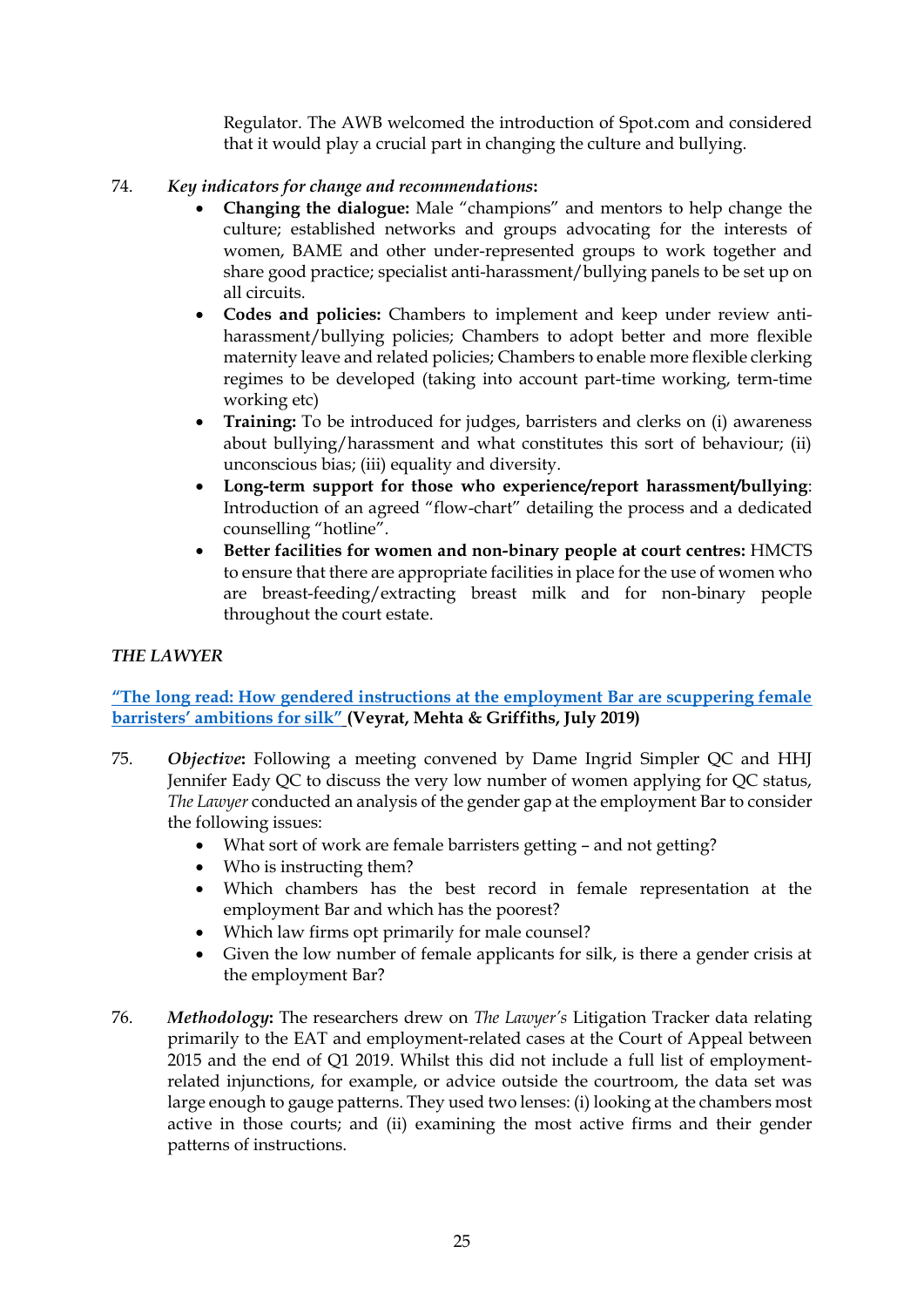- 77. *Findings/observations/conclusions***:** These included:
	- The EAT was male-dominated:
		- i. There were 577 barristers active in the time period 74 male QCs and 329 male juniors compared to 15 female QCs (2.5% of total barristers active in the EAT) and 159 female juniors (27.5% of total barristers active in the EAT). 57% of the counsel being instructed for EAT work were the 329 male juniors.
		- ii. Of the top 20 chambers (measured by number of cases), 13 on the EAT did not have a female silk active in it.
		- iii. When looking at the 10 busiest female juniors by cases in the EAT, they were mostly being instructed on behalf of claiming parties (usually individuals) rather than corporate respondents.
	- Gender patterns varied dramatically from set to set: It was clear from the evidence that female employment barristers were more likely to find themselves in the EAT (and in the CA) if they had tenancy at Cloisters.
	- Claimant firms opted for male silks: 27 silks were instructed by the top 10 most active law firms in the EAT over 2015-2019 – of that total, just four were women. The data painted a mixed picture of claimant-focused firms but it was evident that they tended to plump for male silks at the EAT.
	- City employment practices largely used male counsel: At firms traditionally more focused on corporates and respondents in employment disputes there was an even greater preponderance of male counsel.
	- Court of Appeal: Men dominated instructions and female juniors largely acted for claimants. 244 barristers were involved in 136 cases – of those 244, 56 were women (23%). Of those women, 10 were silks and 46 juniors. Among the 188 men, 67 were QCs and 121 were juniors. With three times as many male juniors active on employment-related cases at the CA, one could begin to see why concerns had been raised about the rate at which female barristers amass the requisite experience.
	- QC-junior gender split: The 20 most active male silks on employment cases in the CA worked on 82 cases. More often than not, the 20 silks acted for corporate and government/regulatory entities. The 20 silks led juniors in 49 out of 82 cases. Of the 49 cases in which a junior or juniors were paired with a silk, 38 involved at least one male junior. Four out of 39 times that male junior was paired with one or more female junior. Mixed teams aside, overall female juniors were still less likely to be selected as junior counsel for silks. Of the 82 cases, female juniors were only instructed 15 times. There were patterns of cross-gender pairings in certain sets: of all the sets active in the CA on employment cases, 11KBW looked to be the most inclusive.

# **HHJ EMMA NOTT**

### **"Gender at the Bar and fair access to work" (four-part series of articles published in** *Counsel*  **magazine 2018-2021): [20 March 2018,](https://www.counselmagazine.co.uk/articles/gender-the-bar-and-fair-access-work-1) [23 April 2018,](https://www.counselmagazine.co.uk/articles/gender-the-bar-and-fair-access-work-2) [24 November 2019,](https://www.counselmagazine.co.uk/articles/gender-at-the-bar-and-fair-access-to-work-(3)) [4 January 2021](https://www.counselmagazine.co.uk/articles/gender-at-the-bar-fair-access-to-work-(4))**

- 78. HHJ Emma Nott wrote four articles for *Counsel* magazine in which she examined the evidence relating to gender at the Bar and fair access to work. This included:
	- BSB and Bar Council research on women barristers and income disparities.
	- The research study by Hanretty and Vaughan on homophily in the Supreme Court (*supra*) and evidence obtained from the Legal Aid Agency and the CPS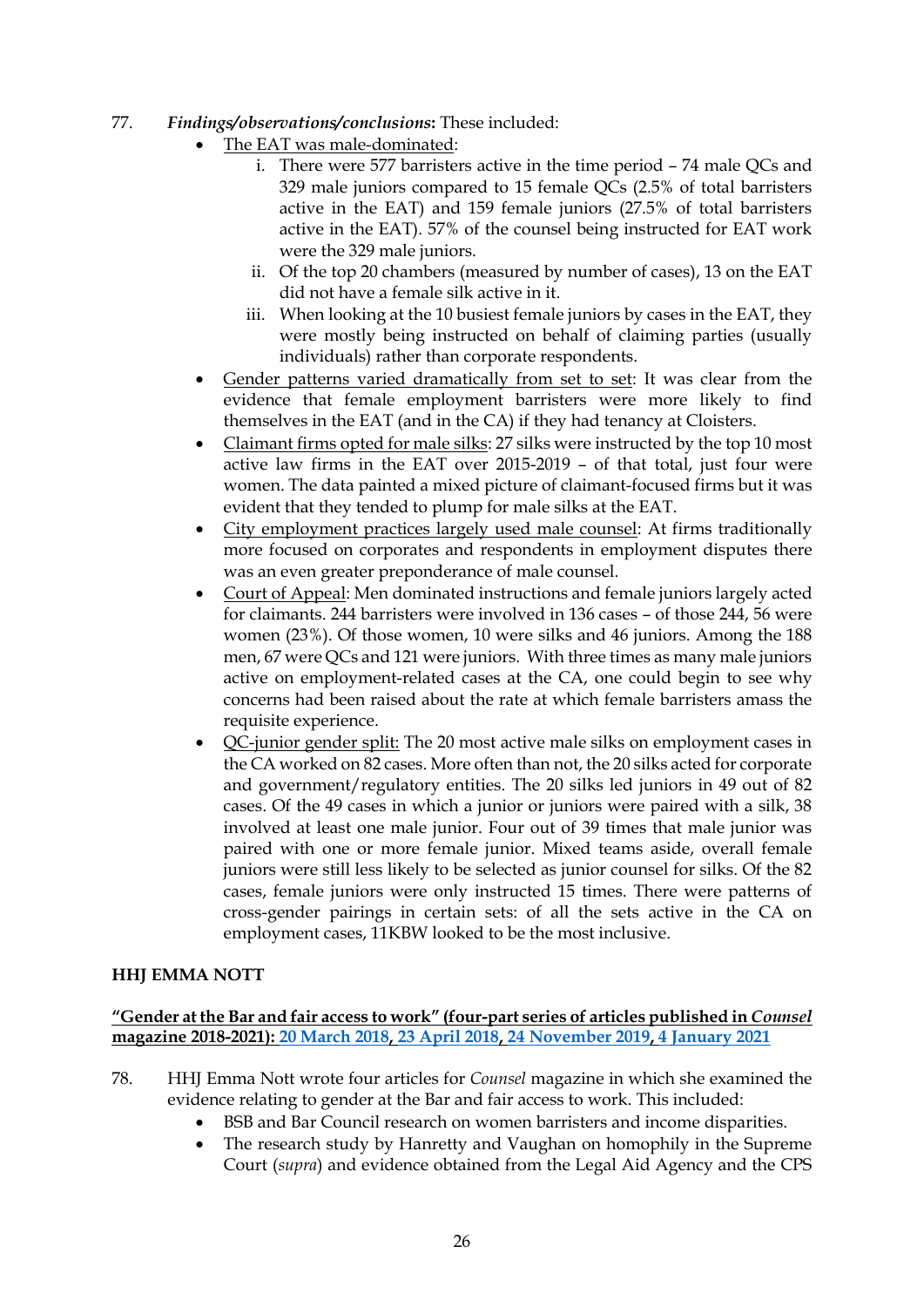showing every payment to every fee-earner (see [23 April 2018\)](https://www.counselmagazine.co.uk/articles/gender-the-bar-and-fair-access-work-2), which collectively provided "*empirical evidence that reflected a deep gender pay imbalance within the criminal Bar at least*".

- 2019 research by *The Lawyer* which revealed that the most active litigation firms instructed a total of 810 barristers, of whom only 19% were women.
- 2019 research by *The Lawyer* about appearances in the EAT and employment cases in the Court of Appeal (see below).
- 2020 research by *The Lawyer* investigating the instruction patterns of the top 50 disputes firms by revenue over the period July 2019-2020 [\(4 January 2021\)](https://www.counselmagazine.co.uk/articles/gender-at-the-bar-fair-access-to-work-(4)).
- Updated 2019/20 figures from the CPS and LAA [\(4 January 2021\)](https://www.counselmagazine.co.uk/articles/gender-at-the-bar-fair-access-to-work-(4)).
- Evidence relating to gender on the panels of counsel instructed by the Welsh Government and the GLD/AGO [\(4 January 2021\)](https://www.counselmagazine.co.uk/articles/gender-at-the-bar-fair-access-to-work-(4)).
- 79. **CPS cases:** Her final article considered the work that had been carried out by the CPS to ensure gender equality when instructing advocates externally. She noted that in 2020, a steering group chaired by CPS CEO Rebecca Lawrence, with representatives from the CBA and the Bar Council, undertook a review of CPS data which revealed:
	- Between 2019-20 female junior advocates accounted for 35% of all advocates paid by the CPS but received 26% of the total fees paid in value.
	- 21% of the QCs paid by the CPS in 2019-20 were female, receiving 17% of the total QCs fees paid. 18% of QCs practising in criminal law in 2019-20 were female.
	- Although the proportion of female advocates on the Panel was broadly equivalent to those practising at the criminal Bar, there was greater disparity at the more senior (junior) levels.
	- At entry level the ratio was 50:50. Thereafter, female advocates fell away quite quickly. Advocates were expected to progress to level 2 work after about 12 months; the ratio of women to men at level 2 dropped to 40:60. At level 3 (more senior crown court work including junior instructions in two-counsel cases) the ratio was 30:70 in favour of men; at level 4 it was 25:75.
	- Success rates for Advocate Panel applications of all types were comparable.
	- At every level, the proportion of fees paid to female advocates was lower than the proportion of female advocates notionally available to accept instructions.
	- Analysis of level 3 and 4 payment data showed female advocates were proportionately less likely to feature in multi-defendant cases, high value frauds or as leading juniors.
- 80. The article summarised the action taken by the CPS in response to the data.
- 81. **The civil Bar:** HHJ Emma Nott also set out her discussions with the Attorney General's Office, the Government Legal Department and the Counsel General to the Welsh Government and the evidence she obtained. That evidence and her observations/conclusions are detailed but include the following:
	- Only 25% of barristers appointed to Welsh government counsel panels were female.
	- For the London Panels, the position for the A Panel was significantly worse than it was in 2014, the position for the B Panel had improved and the position for the C Panel had not changed
	- The Welsh government provided data which showed that although women were poorly represented on all panels, those on the A and B Panels received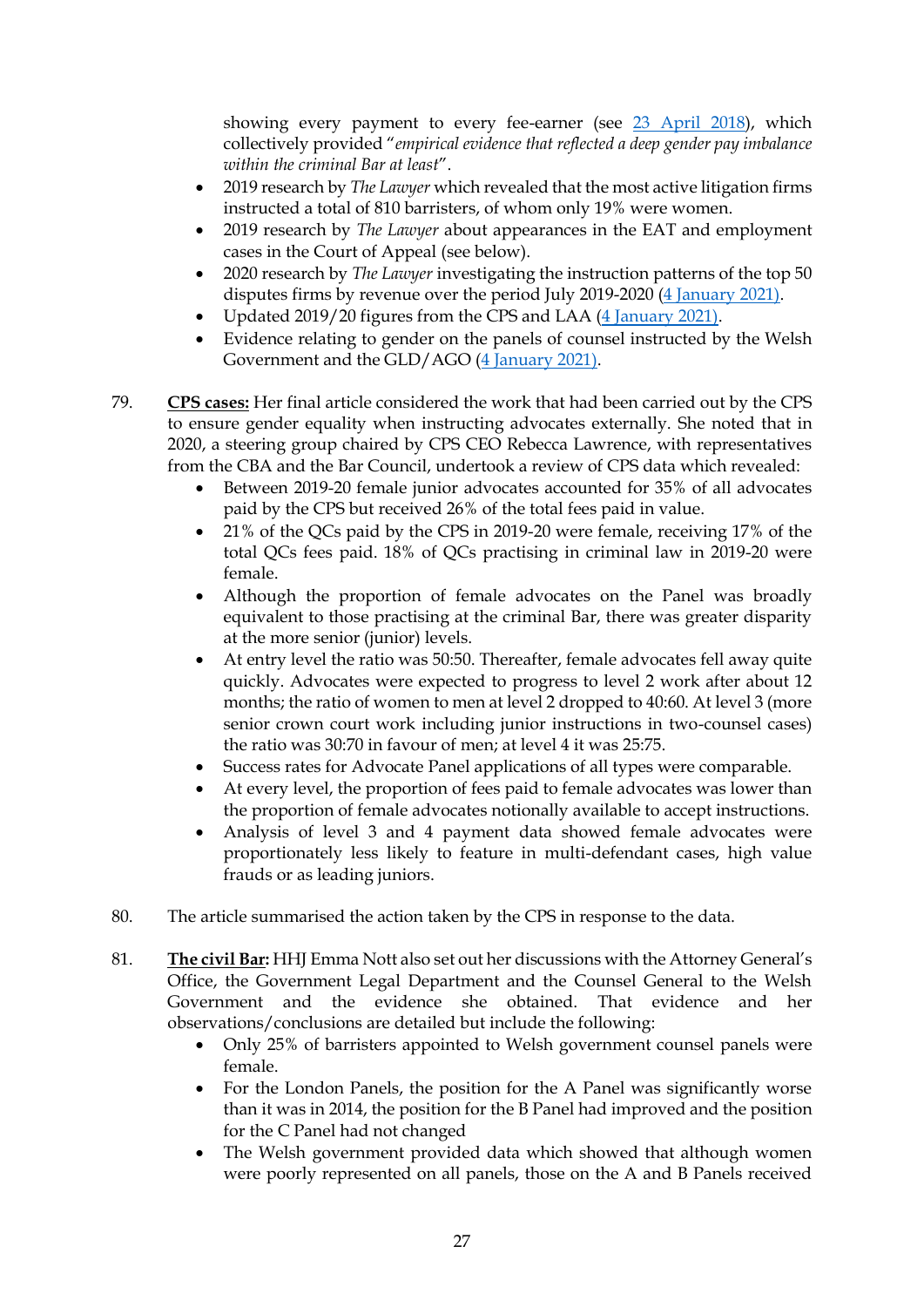per capita more instructions than the men, while the male QCs were allocated more work proportionately than the female silks.

- The GLD provided data about the number of men and women who had invoiced them over 24 month periods and the number of "instructions" in relation to which they invoiced. It was striking that on the C Panel, where female barristers comprised 48% of barristers on the Panel, 72% of GLD's "instructions" went to male barristers. Most C Panel members were under 10 years' call, typically appointed in their mid to late twenties. It seemed unlikely that the significant disparity in work allocation at this most junior level should all be attributable to lifestyle decisions or maternity leave. At the more senior level, not only had the A Panel increased by seven men to every woman since 2014, the 30% of A panellists who were female received only 22% of the "instructions".
- The data provided in relation to the 29 female QCs and 92 male QCs instructed between 1 July 2018 and 30 June 2020 showed that female QCs were significantly more likely to be instructed at the lowest hourly rate of £180 per hour than their male counterparts (79% as against 68%). (See further detail in the [4 January 2021](https://www.counselmagazine.co.uk/articles/gender-at-the-bar-fair-access-to-work-(4)) article).
- 82. HHJ Emma Nott concluded that the figures spoke for themselves:

*"Across all types of publicly funded work, there were significant gender disparities both in access to work and in remuneration. If the current situation maintains, over the course of their careers the young male barristers of the Bar school class of 2020 will have better access to quality work, will claim more of the available pot and will have a greater likelihood of taking silk than their female counterparts, whatever the jurisdiction, excepting those litigating under the Children Act. It is difficult to see how the profession will ever achieve equal numbers of men and women in silk, or on the High Court bench, if these disparities are not addressed."*

- 83. She further observed:
	- While some government departments notably the CPS had taken note and were consequently taking active steps to advance equality of opportunity between male and female barristers, other departments appeared to be less vigilant and less proactive. Monitoring and transparency were key.
	- As a result of her correspondence with the GLD around this article, it was now fully alive to the problem. Simon Harker of GLD Knowledge and Innovation said: *"GLD [Heads of Group] have found this report and the correspondence around its production extremely useful in highlighting issues around gender and fair access to government civil work. They take equality of opportunity extremely seriously. They say that, as a result of this report, they will be giving the issue of fair access greater prominence in the selection of counsel."*
	- For the self-employed Bar, the role of individual sets was crucial.
	- Help was on hand from the Bar Council (e.g. through a Work Distribution by Sex Monitoring Toolkit 2020).
- 84. Her final paragraph highlighted the complexity of the issues:

*"Are the disparities in the allocation of publicly funded work described in this article simply an unfortunate hangover from history? Can they be explained as a result of "lifestyle choices"? To what extent does unconscious bias – expectation of what a*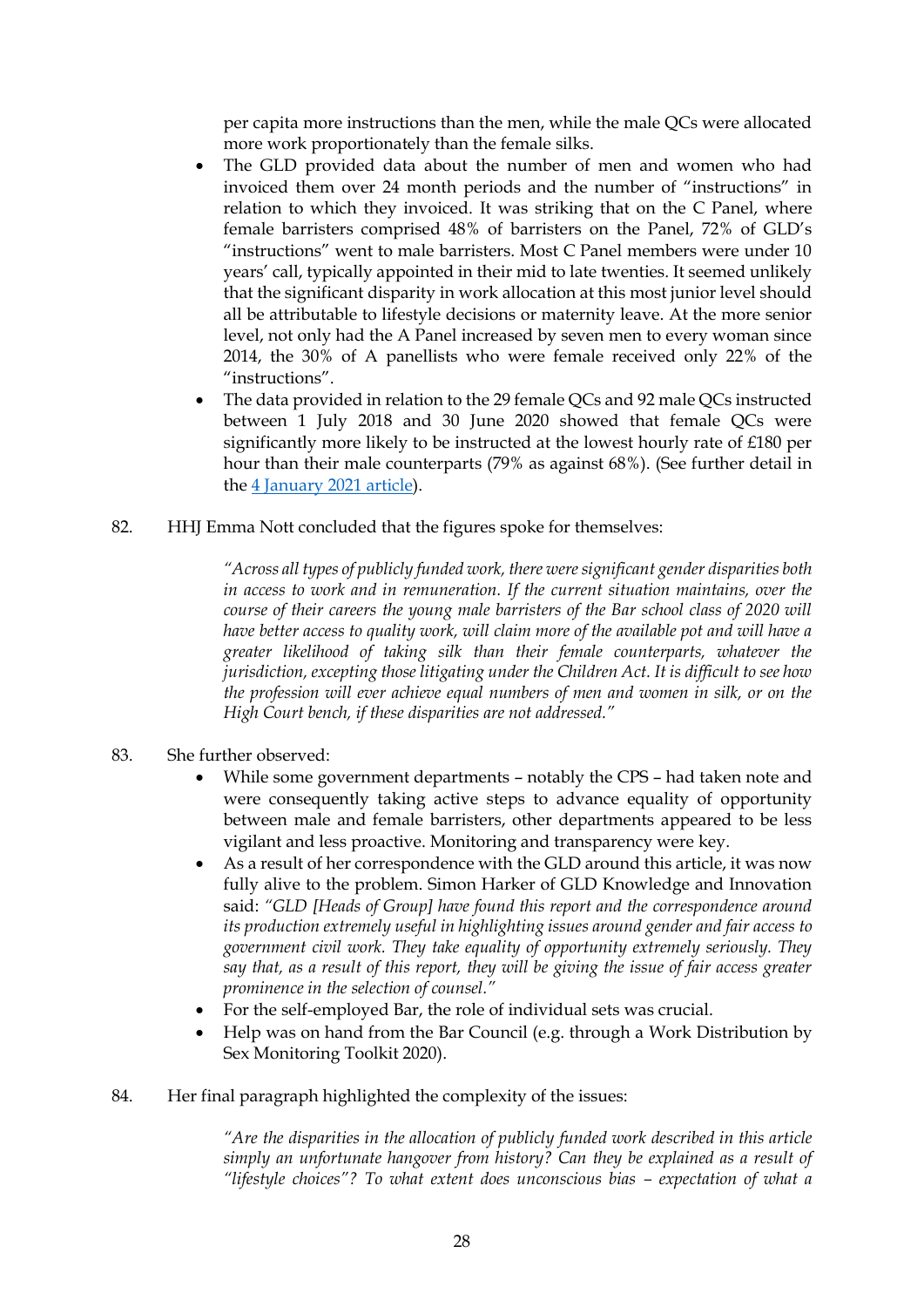*proper brief should look like – affect client choice? How do government lawyers and managers apply their diversity training to their allocation of work externally, and how is that monitored? How does the traditional chambers model, historically so dependent on patronage, work in a modern meritocracy? What role might the structure and composition of the clerks' room have to play? The answers to these questions are likely to be multi-faceted, complex and may require independent evaluation. Perhaps it is now time for the Solicitors' Regulatory Authority and the Equality and Human Rights Commission to investigate."*

### **THE CHANCERY BAR ASSOCIATION**

### **["Voices of Women at the Chancery Bar"](https://www.chba.org.uk/for-members/library/consultation-responses/voices-of-women-at-chancery-bar) (2020)**

- 85. *Objective:* The report was commissioned by the Chair of the Chancery Bar Association to "*identify challenges faced by women practitioners, to understand barriers and, most importantly, to create opportunities to address them in an action-orientated and collaborative way*". It was authored by Marcia Shekerdemian QC, who was inspired by a programme carried out by the Law Society (["Women in Leadership in Law"](https://www.lawsociety.org.uk/campaigns/women-in-leadership-in-law)).
- 86. *Methodology***:** 
	- Four round tables were held between March and June 2019, each attended by 10-12 women and two facilitators.
	- 10 women who were unable to attend shared their thoughts separately.
	- Chatham House rules applied; identity of participants was kept confidential.
- 87. The report presented in detail the voices of participants by reference to several themes  $(p.20-74)$ .
- 88. *Conclusions*: These were divided into three categories and are summarised below:

#### Common features of working life at the Chancery Bar

- The pressurised, long-hours culture; the isolated nature of much work; a lack of support.
- Issues with maternity leave, childcare and flexible and part-time working (although these were less of a concern than expected).

#### Problems

- Sheer unfairness in the treatment of women when compared to their male contemporaries.
- The macho (and arguably inherently misogynistic) culture.
- Sexual harassment and bullying.
- A pattern of inequality in which new male juniors were offered the choicest opportunities to the exclusion of female juniors; the extra boost to male barristers by their seniors' patronage and clerks fostering relationships with favourite solicitors; and from the high-profile leaders who picked (male) juniors in whom they saw their younger selves reflected.
- By ten years' call, women were doing lower quality, lower profile and less wellpaid cases than their male peers, which in turn meant they were less wellpositioned to be chosen for the good cases at the next level; women felt unable to shed more junior work and their practices were at risk of stagnating.
- Fifteen years in, male colleagues taken on at the same time were applying for silk, but the women's practices felt way off where they needed to be to apply.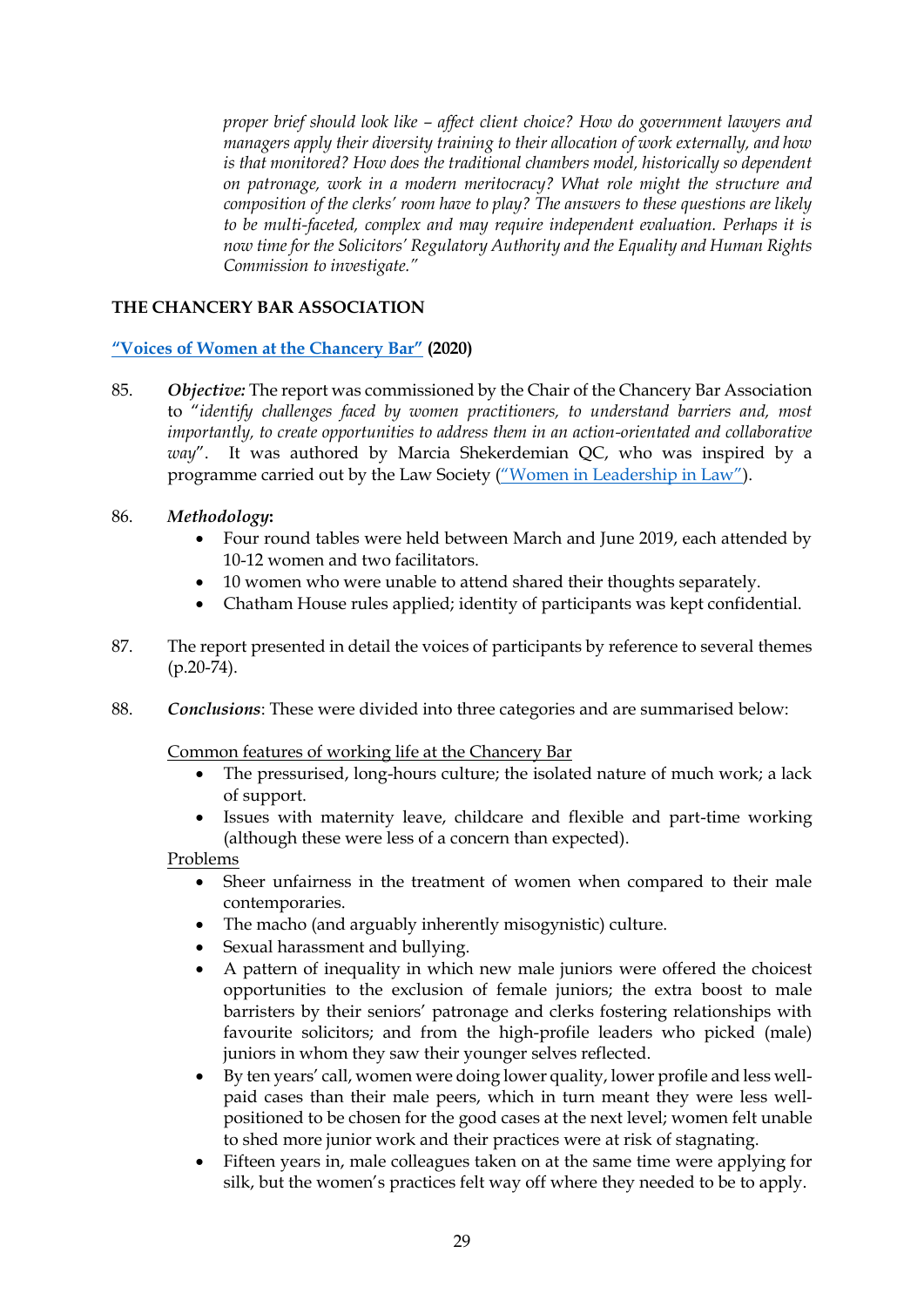Women disproportionately took on the "unpaid" work of Chambers.

# Consequences:

- Sapping of confidence.
	- Detrimental effect on finances, resulting from women:
		- o Being disproportionately asked to spend more time on "unpaid work".
		- o Spending more time and energy on childcare than their male colleagues.
		- o Being pigeonholed into "clever" but less well-paid areas of practice.
		- o Not enjoying the same career trajectory as their male counterparts when starting out.
		- o Being overlooked for work by solicitors, clerks or leaders.
		- o Having work diverted away from them.
		- o The cyclical effect of doing lower quality and lower paid work, leading to more work of a similar quality, and difficulties breaking that cycle.
- Women leaving the Bar or considering leaving.
- Detrimental effect on wellbeing and mental health.

# 89. *Recommendations***:**

- Raise awareness of the duty to monitor fair allocation of work and the right to have access to those records.
- Clerks should actively curate the practices of individual members and anticipate and curtail opportunities for conscious/unconscious bias of solicitors/silks to creep in.
- Put in place active monitoring of work allocation and ask the clerks to take the initiative on raising discrepancies.
- Arrange regular anti-unconscious bias training for clerks and members.
- Consider whether positive action is, in any particular circumstances, appropriate (e.g. where a women returns from maternity leave).
- Adopt good parental policies in line with Bar Council recommendations. Obtain women's views on practice management on return to practice.
- Ask women whether something can or can't be done rather than make assumptions.
- Actively consider marketing methods and how they disadvantage women. Minimise the number of alcohol-based marketing activities and put in place a transparent system of marketing.
- Recognise and address that the culture of the Bar has a negative impact on women's confidence which is not their "fault".
- Positively investigate the issues that women might face in your Chambers.
- Consider both formal mentoring processes and formal reverse mentoring.
- Consider bespoke mentoring/advice to encourage women to apply for silk.
- Put in place different wellbeing initiatives.

# **MIKOLAJ BARCZENTEWICZ**

# **["Gender and seniority of counsel before the UK's highest court"](https://courts.barczentewicz.com/) (March 2021)**

90. In this article, Mikolaj Barczentewicz presented and analysed the results of an empirical study into the gender and seniority of counsel who appeared in the House of Lords and Supreme Court between 1970 and 2020.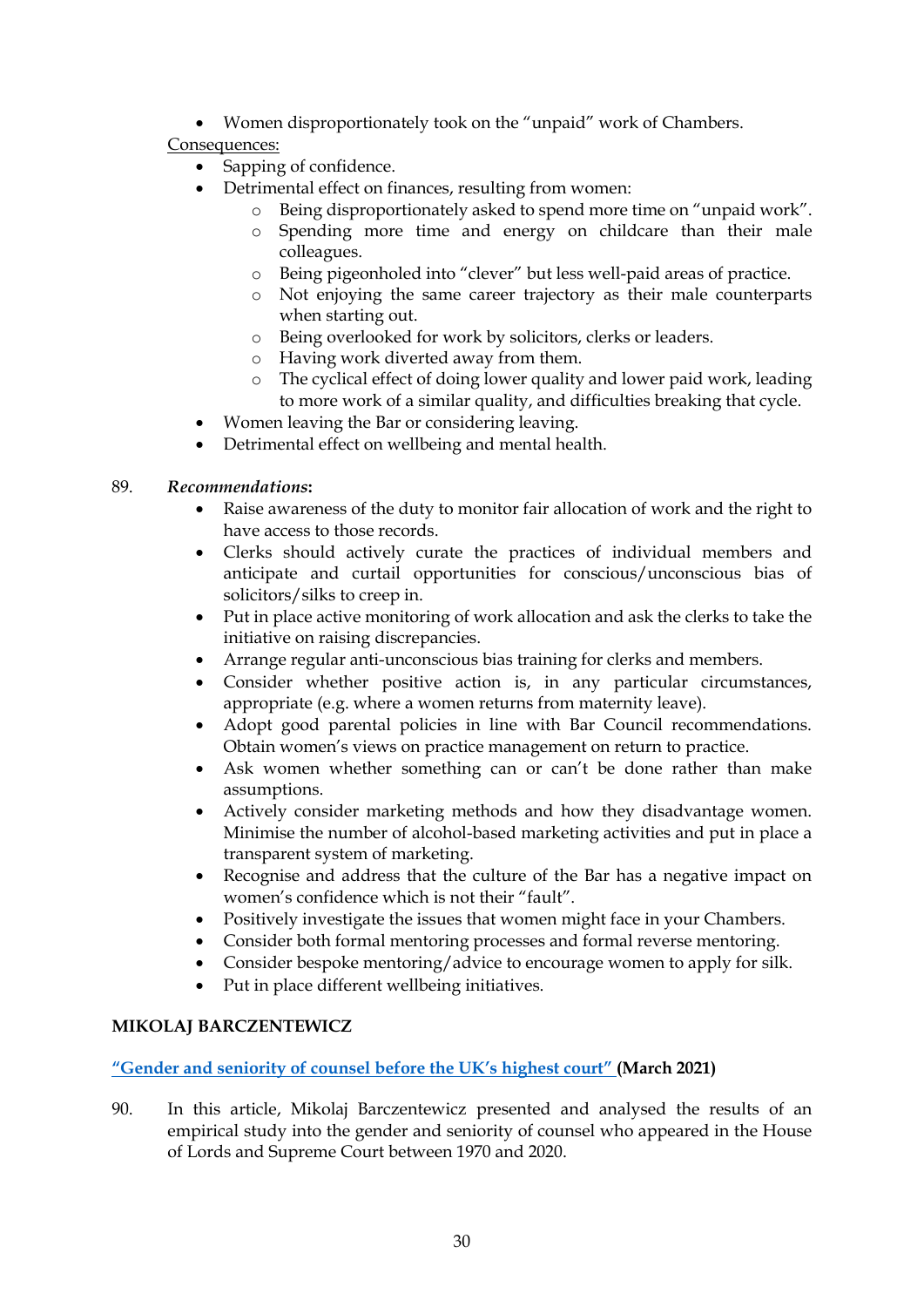- 91. *Methodology***:** Mikolaj Barczentewicz used a new and unique dataset on litigation before the House of Lords and the Supreme Court, including 5,041 lawyers and 2,714 judgments. Further detail can be found under "Dataset" and "Technical appendix".
- 92. *Findings / Observations***:** These were extensive but included the following:
	- From no or almost no appearances by women in the 1970s and the 1980s, we moved to 21% in 2017, 23% in 2018, 24% in 2019 and 25% in 2020. However, these percentages were not even equal to the percentage of women among all self-employed practising barristers, which was 35.8% in 2019.
	- Women as "seniors" (where they were listed first): Even though women were now appearing as a leader at a higher proportion than in the 1980s, it was unclear whether there had been any progress in this respect since the late 2000s.
	- Women as "juniors": The percentages of appearances by junior female counsel every year since 2018 were relatively close to the percentages of all selfemployed non-QC women barristers. There was an even more optimistic picture in relation to appearances by women under five and under ten years' call. However, the probability estimates of female non-QCs appearing were still noticeably lower than for male non-QCs.
	- Area of law: Three figures are included which illustrate the proportion of appearances by women counsel from 1991 to 2020 divided into six areas of law. (In a [blog](https://ukconstitutionallaw.org/2021/03/15/mikolaj-barczentewicz-an-empirical-study-of-the-gender-of-counsel-before-the-uks-highest-court/) written for the UK Constitutional Law Association, Barczentewicz explained that in relation to juniors, family law, tax law and criminal law now had the highest rates of appearances by women, with family law close to, or even above, 50% over the last decade).
	- Homophily: That the proportion of women seniors was not rising whereas the proportion of women juniors was, may suggest that the tendency for "homophily" in litigation before the SC had been falling. Almost all case teams were same sex in the 1970s, but this ratio had fallen quite drastically (0.55 in 2019, 0.48 in 2020).
	- Treasury Devils: Appointing a woman to follow James Eadie QC would likely contribute noticeably to improving the prevalence of female advocates in the SC. By itself, such a change would be noticeable but not very significant. However, given that female senior counsel lead case teams including women juniors at a higher rate than male senior counsel and given how many SC cases Treasury Devils have, having a female Treasury Devil could have a more significant "trickle-down" effect on the ratio of women juniors in the SC.
- 93. Under "Discussion and conclusions", Barczentewicz asked, "are women underrepresented among counsel who appear before the Supreme Court?", observing:
	- In one sense they were: there was still not the level of gender parity which characterised current UK society. However, the percentages of appearances by junior female counsel since 2019 were getting close to the percentage of all selfemployed non-QC women barristers and there was an even more optimistic picture for women under five and under ten years' call.
	- In that sense, it could be that the SC bar was moving faster towards gender parity than the self-employed Bar in general. This was even more striking given that almost no women could be seen in the highest court as late as the 1970s and early 1980s.
	- The findings did not mean it was false to claim that women counsel, especially junior women counsel, were not being given the same kind of advantageous